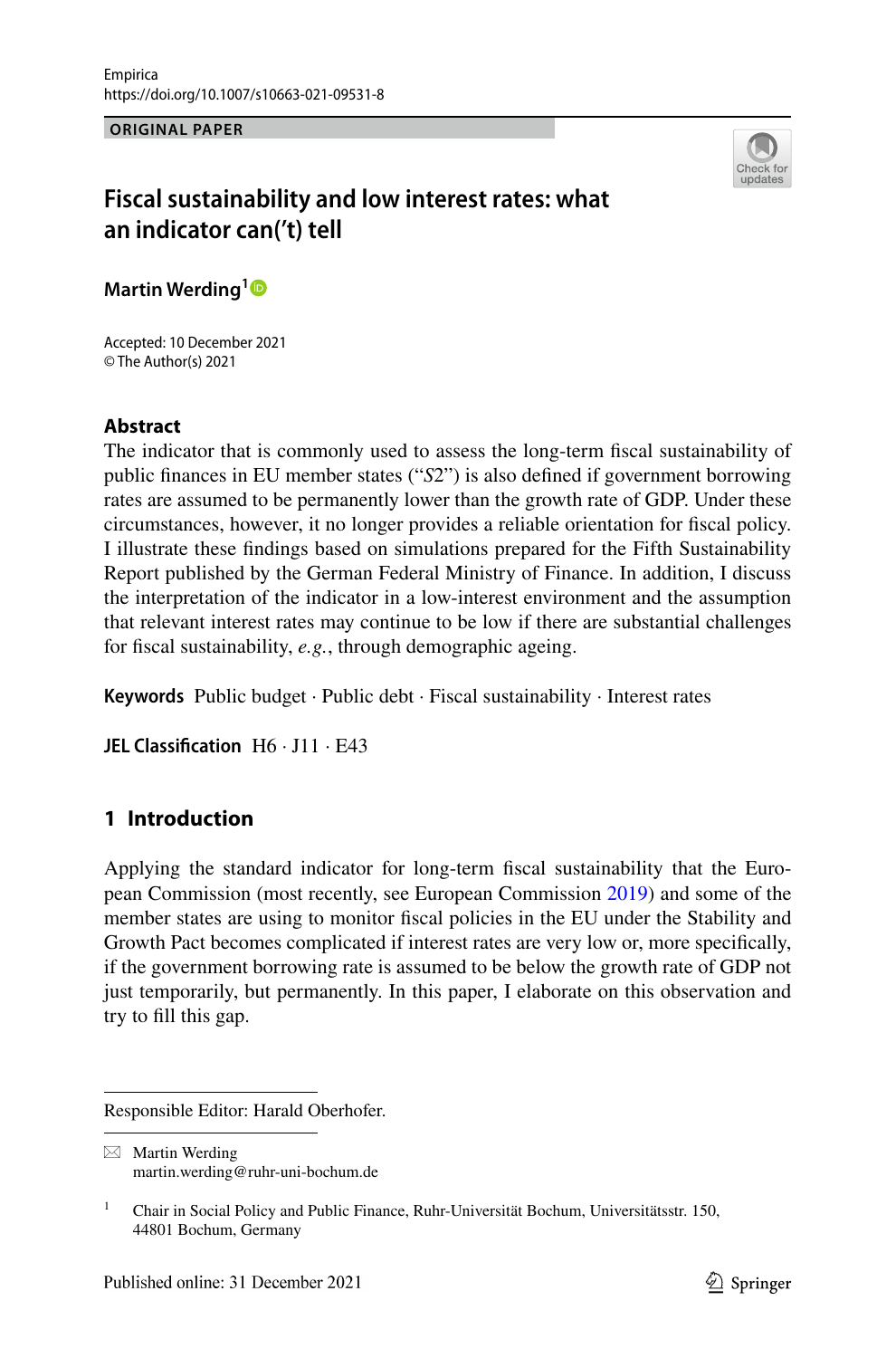The paper starts by introducing the relevant indicator ("*S*2") and explaining why it cannot be derived in the usual fashion if the current low-interest situation lasts too long (Sect. [2\)](#page-1-0). Section [3](#page-3-0) illustrates the problem using simulations prepared for the Fifth Sustainability Report published by the German Federal Ministry of Finance (BMF [2020\)](#page-16-1) and discusses whether this non-result is really harmful. In Section [4,](#page-9-0) I present an alternative approach to deriving the *S*2-indicator in a continued lowinterest environment and demonstrate how it can be applied to the German example. Section [5](#page-14-0) concludes, discussing the implications of the fndings for analyses of fscal sustainability and for long-term fscal planning.

### <span id="page-1-0"></span>**2 The sustainability indicator** *S***2**

In regular reports monitoring fscal sustainability in all member states at an EUlevel, several indicators have been used to address short-term fscal risks and fscal sustainability in a medium-term perspective. At the same time, long-term fscal sustainability has been consistently measured using an indicator called "*S*2" since the frst EU-level report on sustainability of public fnances was published (European Commission [2006](#page-16-2)). It was developed in preliminary work carried out in the years 1999 to 2003 (EU Economic Policy Committee [2001](#page-16-3), [2003](#page-16-4)) and can be traced back to suggestions made by Blanchard [\(1990](#page-16-5)). The *S*2-indicator rests on simple, but highly stylized calculations, which is probably one of the reasons why this measure and the sustainability analyses using it are largely disregarded in the research literature on fscal sustainability, where fscal reaction functions (Bohn [1998](#page-16-6)), fscal space (Heller [2005](#page-16-7); Kose et al. [2017](#page-16-8)) or distributions of fscal limits (Leeper and Walker [2011](#page-16-9); Bi and Leeper [2013](#page-16-10)) play a core role.

The *S*2-indicator is based on the intertemporal government budget constraint which requires that—over a virtually infinite time horizon—all future public revenues must be sufficiently high to cover all future public expenditure, plus public debt that has been accumulated up to the present. In order to state this requirement formally, let  $D_t$  denote public debt and  $P_t$  the primary surplus (revenues minus expenditure, disregarding interest payments) in a given year  $t \in \{1, 2, 3... \}$ . Since nominal (and even real) amounts for both these variables are difficult to compare over time, they are usually looked at in terms of the corresponding GDP-ratios,  $d_t = D_t/Y_t$  and  $p_t = P_t/Y_t$ . Annual GDP,  $Y_t$ , is assumed to grow at a (nominal) rate of  $g_t$  against the preceding year. Interest payments derive from the (nominal) interest rate  $r_t$  applying to government bonds. To simplify the notation, one can defne a discount factor  $q_t = (1 + g_t)/(1 + r_t)$  which converts GDP-ratios relating to period *t* into period-*t*–1 present values and assume that  $q_t$  is constant from period [1](#page-1-1) onwards, so that  $q_t = q$ .<sup>1</sup>

Given that, the intertemporal budget constraint (IBC) the government is faced with can be written as

<span id="page-1-1"></span><sup>&</sup>lt;sup>1</sup> In the illustrative simulations considered in Sects. [3](#page-3-0) and [4,](#page-9-0) both  $g_t$  and  $r_t$  may vary over the entire simulation period.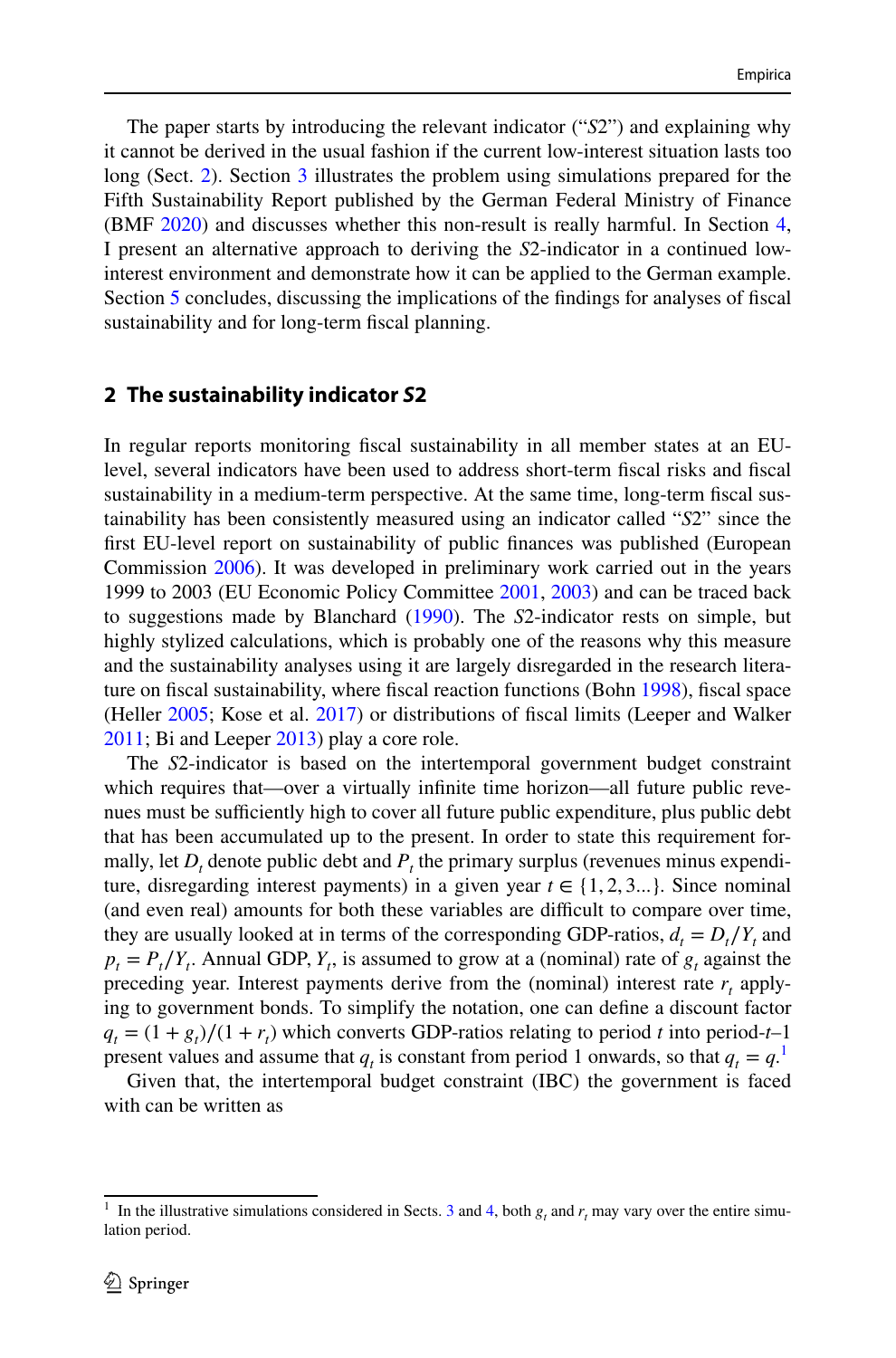<span id="page-2-0"></span>
$$
d_0 - \sum_{t=1}^{\infty} q^t p_t = 0,
$$
\n(1)

where period 0 is a baseline year and  $t \ge 1$  are the years for which fiscal policy is to be monitored.

With real-world figures for  $d_0$  and simulations regarding how  $p_t$  will develop under current rules applying to revenues and expenditure, Eq. ([1\)](#page-2-0) often does not hold. Therefore, an improvement of future primary balances may be required to meet the IBC. Assuming that this improvement is constant in terms of its GDP-ratio and invariably applies from  $t = 1$  onwards leads to

<span id="page-2-1"></span>
$$
d_0 - \sum_{t=1}^{\infty} q^t (p_t + \sigma) = 0
$$
 (2)

as a new version of the IBC. Here,  $\sigma$  is called the "sustainability gap". It measures consolidation needs involved in the combination of  $d_0$  and simulated time-series for  $p_t$  in a rather stylized way, *viz*. as a single figure reflecting a constant, permanent correction that would shift the entire time path of the GDP-ratios of annual primary balances by some fraction of GDP.

For practical applications, a difficulty arises from the fact that simulations regarding the future development of  $p_t$  necessarily span only a finite time horizon, until some year *T*. Lacking better information, it is therefore assumed that  $p_t$  (and, if they are assumed to vary for  $t < T$ , also  $g_t$  and  $r_t$ , hence  $q_t$ ) remain constant from *T* onwards. Given that, Eq. ([2\)](#page-2-1) can be re-written as follows.

<span id="page-2-2"></span>
$$
d_0 - \sum_{t=1}^T q^t p_t - \sum_{t=T+1}^\infty q^t p_T - \sum_{t=1}^\infty q^t \sigma = 0
$$
 (3)

Provided that  $q < 1$  (because  $r > g$ ), the sums with infinite numbers of elements included in [\(3](#page-2-2)) can be simplifed, based on general rules for geometric series (by which  $\sum_{t=1}^{\infty} q^t = q/(1-q)$  if  $q < 1$ ). In this case, the single terms included in each series converge towards zero as *t* approaches infnity, and the series of infnite length assume finite values. Applying this to Eq.  $(3)$  $(3)$ , the IBC can be re-written once more, *viz.* as

<span id="page-2-3"></span>
$$
d_0 - \sum_{t=1}^{T} q^t p_t - \frac{q^{T+1}}{1-q} p_T - \frac{q}{1-q} \sigma = 0,
$$
\n(4)

which can easily be solved for the sustainability gap  $\sigma$ :

<span id="page-2-4"></span>
$$
\sigma = \frac{1-q}{q} \left( d_0 - \sum_{t=1}^T q^t p_t \right) - q^T p_T \tag{5}
$$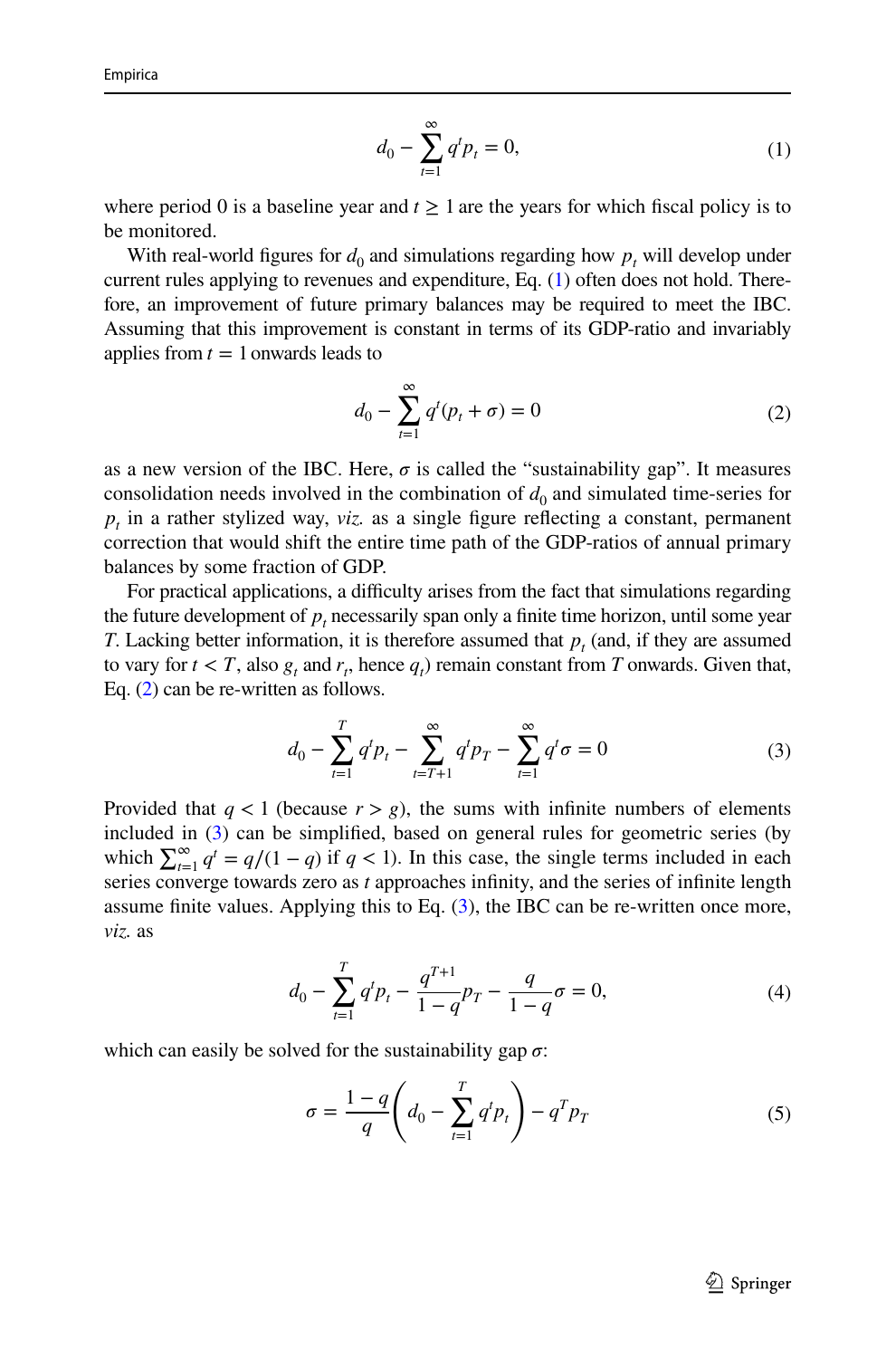This is how the indicator *S*2 can be derived from the IBC under the standard assumption that  $q < 1$  (at least in the long run, *i.e.*, for  $q_t$  with  $t \ge T$ ).<sup>2</sup> Thus far, this assumption has been considered to hold true in all scenarios that were looked at in sustainability analyses conducted at an EU-level and, for instance, also in the vast majority of scenarios covered in the German sustainability reports.

However, in a number of countries including Germany, current government borrowing rates (" $r_0$ ") are below the growth rate of GDP (" $g_0$ "). If this situation is assumed to continue until year *T* and even beyond, the discount factor *q* exceeds unity in the above calculations and, hence, Eq. [\(3](#page-2-2)) can no longer be transformed to [\(4](#page-2-3)) and solved for  $\sigma$ .

At frst sight, the standard indicator for long-term fscal sustainability, *S*2, is then no longer defned and a simple, but telling measure of consolidation needs that may arise to keep annual budget balances and the debt ratio  $d_t$  on a sustainable time path is lacking. On the other hand, interest rates that are low and even fall short of GDPgrowth could in themselves contribute to improving on the sustainability of public fnances—again, at least at frst sight. In Sects. [3](#page-3-0) and [4](#page-9-0), I will show that both of these assertions are premature.

# <span id="page-3-0"></span>**3 Illustrative results for Germany**

Simulations prepared for the latest sustainability report of the German Federal Ministry of Finance (BMF [2020\)](#page-16-1) include a number of scenarios which are explicitly meant to test the sensitivity of the results with respect to difering assumptions on future interest rates applying to German government bonds (Werding et al. [2020](#page-17-0), pp. 123–133). Here, these scenarios are used to illustrate the implications for long-term trends in the debt ratio and for the sustainability indicator *S*2 (Sect. [3.2](#page-5-0)) and to discuss the observations (Sect. [3.3\)](#page-8-0). Before doing so, a few remarks on the background of these scenarios may be needed.

# **3.1 Background and underlying scenarios**

Most of the work devoted to preparing simulations for the German sustainability reports is spent on projecting future time paths for public expenditure that is expected to be influenced by the on-going process of demographic ageing.<sup>[3](#page-3-2)</sup> Age-related expenditure in Germany<sup>[4](#page-3-3)</sup> amounts to almost  $26\%$  of GDP or close to  $60\%$ 

<span id="page-3-1"></span><sup>&</sup>lt;sup>2</sup> The formal derivation of *S*2 provided in (European Commission [\(2019](#page-16-0)), annex A2.4) looks much more complex but is mathematically equivalent if one accepts a few simplifcations made here.

<span id="page-3-2"></span><sup>&</sup>lt;sup>3</sup> This work parallels the preparation of the EU Ageing Reports (most recently, see European Commission and EU Economic Policy Committee [2018\)](#page-16-11) which regularly precede the EU Fiscal Sustainability Reports.

<span id="page-3-3"></span><sup>4</sup> This includes public expenditure on old-age provision (Statutory Pension Scheme, civil servants' pensions), health and long-term care (Statutory Health Insurance, Social Long-term Care Insurance, similar benefts for civil servants and their family members), education (pre-primary through tertiary), core measures of family policies and—due to the important role of employment for fnancing all other items on a pay-as-you-go basis – expenditure on unemployment and measures of active labour-market policies.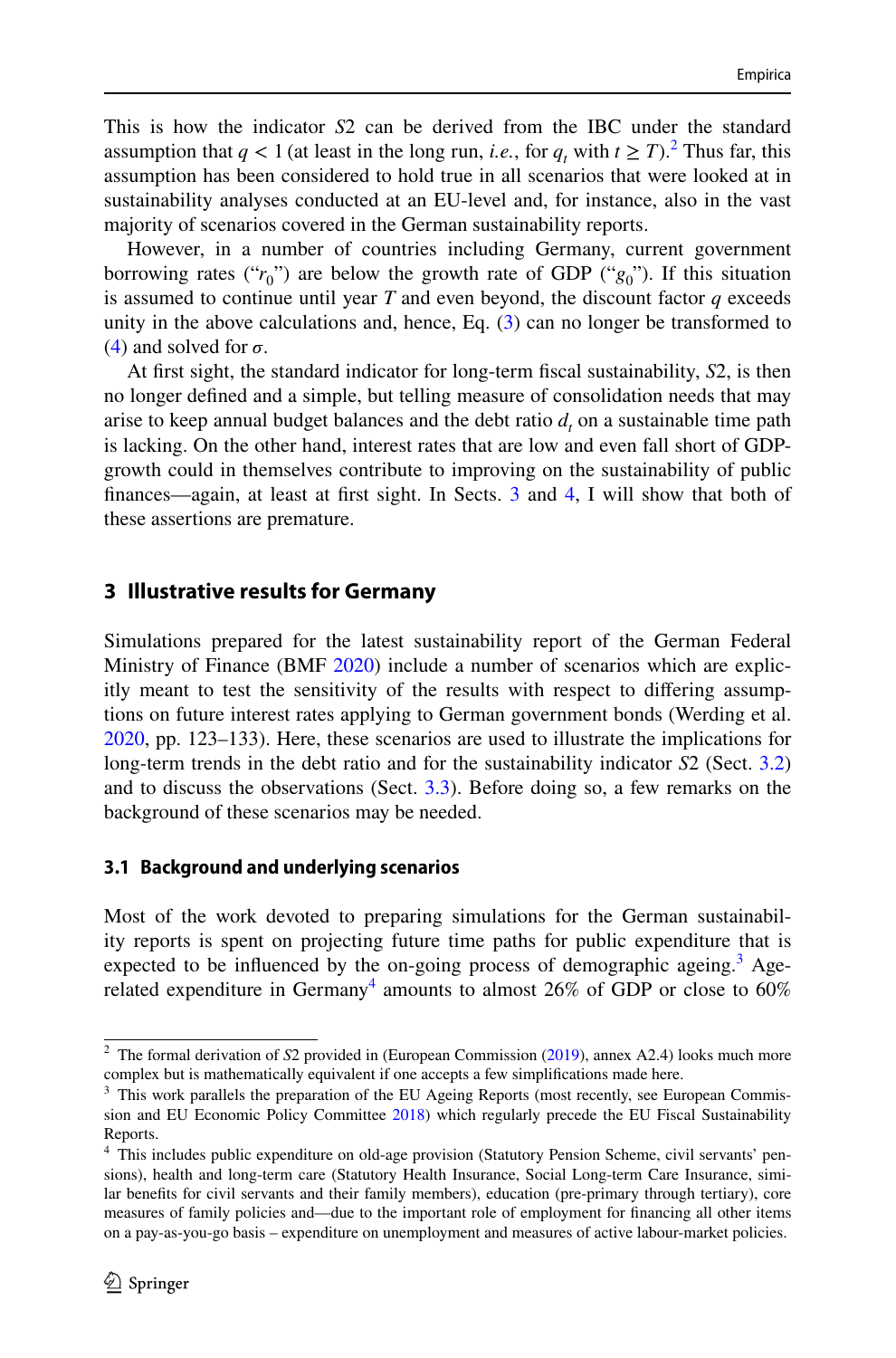of total primary expenditure today. Under the current legal framework, these shares must be expected to go up in the future, since Germany is faced with an ageing process that is rather pronounced by international standards and will enter an acute phase rather soon.

For the latest German sustainability report, projections regarding future trends in age-related expenditure have been prepared using the "Social Insurance Model, version v.17" (SIM.17).<sup>[5](#page-4-0)</sup> Based on demographic projections—here, those provided by the Federal Statistical Office (Statistisches Bundesamt  $2019$ ) –, this model tracks the entire population, divided into age-gender-year cells, from the education system over labour-force participation to the retirement phase, with a specifc focus on contributions made to fnancing age-related expenditure and on corresponding benefts received.

The labour force is determined based on participation rates (by age and gender) which are projected into the future using a "cohort approach" (Burniaux et al. [2003](#page-16-12)) and on unemployment rates which follow exogenous trends. The model also includes an aggregate production function that is used to simulate growth rates of labour productivity (hence, wages) and GDP. Age-related expenditure is disaggregated into age- and gender-specifc per-capita fgures for each of the branches of public fnances covered. Relevant take-up rates and individual beneft entitlements are projected relying on plausible assumptions, intermediate results (*e.g.*, regarding changes in the population structure or wage growth) and—where they exist—current legal rules (*e.g.*, for annual pension up-ratings). The results can then be re-assembled to forming future annual aggregates.

While the EU Fiscal Sustainability Reports rest on simulations for one "baseline" scenario (combined with numerous alternative scenarios), German sustainability reports regularly provide two diverging baseline scenarios (again combined with numerous alternative scenarios). These scenarios are both based on current policies, but rest on difering assumptions afecting the age composition of the population (through higher or lower fertility, mortality and net-migration), labour-force participation and (un-)employment as well as productivity growth. Since the underlying assumptions are either basically optimistic (scenario "*T*+") or basically pessimistic (scenario "*T*−"), but in no case extreme,<sup>6</sup> the two scenarios are meant to indicate a range of possible future developments which, as of today, can be reasonably expected.

Two sets of intermediate results are particularly important here. First, building on the difering assumptions regarding demography and employment, real GDPgrowth will fuctuate around 1% or around 0.5% per year over the entire simulation period in the projections relating to *T*+ and *T*−. [7](#page-4-2) Specifcally, real growth rates for

<span id="page-4-0"></span> $5$  For a documentation of data bases used and modelling strategies applied, see Werding [\(2013](#page-17-2)).

<span id="page-4-1"></span><sup>6</sup> Assumptions and numerous results are documented in Werding et al. ([2020,](#page-17-0) ch. 2). An English summary covering some of these materials can be provided upon request.

<span id="page-4-2"></span><sup>7</sup> Note that the simulations presented here were essentially prepared in the second half of 2019. Therefore, they do not include any efects of the current covid-19 pandemic on GDP and many other items considered.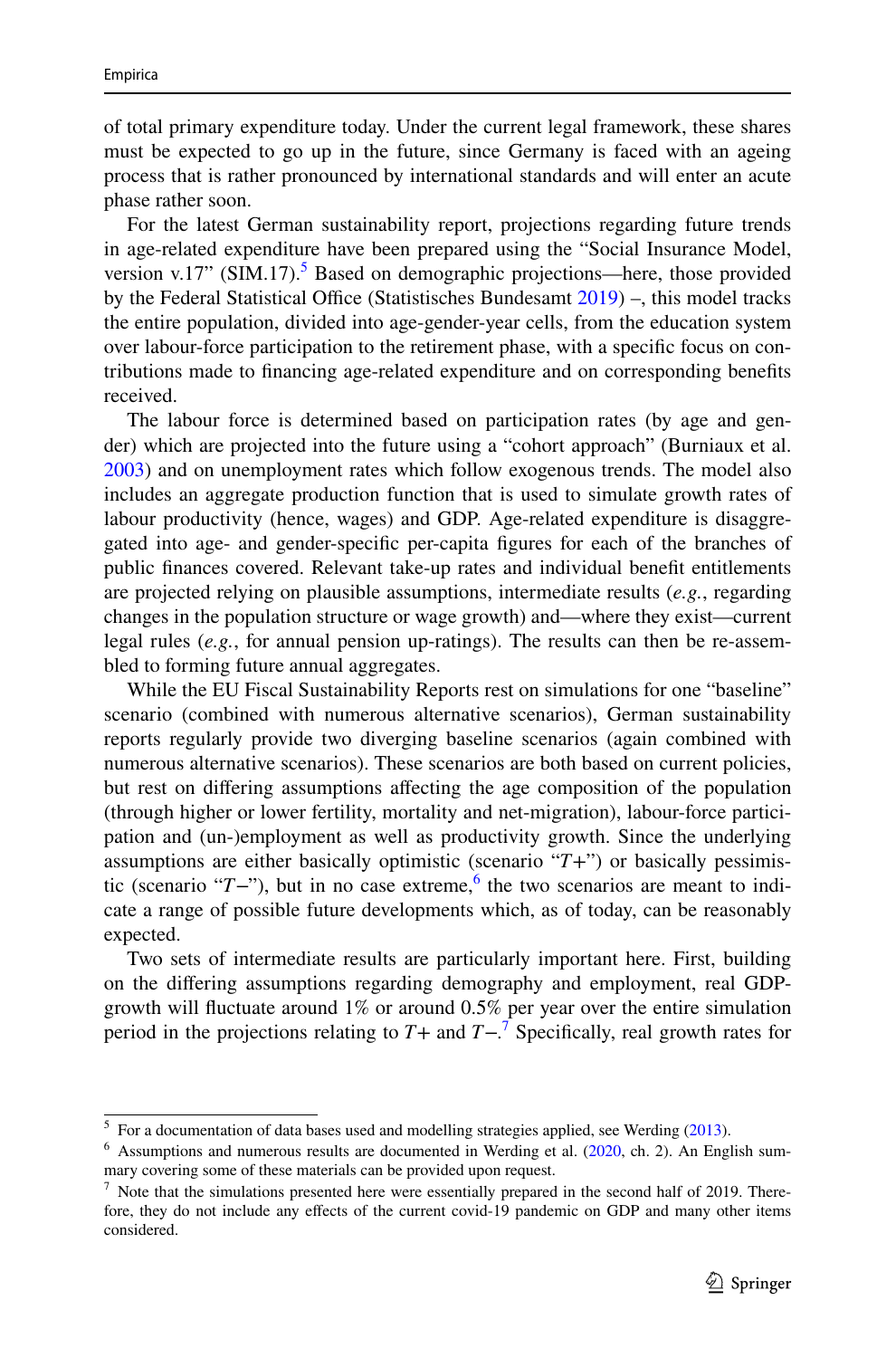2060 are projected to be 1.1% and 0.4%, respectively (or 3.1% and 2.4% on nominal terms, assuming a constant infation rate of 2% from 2025 onwards). Second, according to the simulations changes in the GDP-ratio of total age-related expenditure amount to  $+2.7$  percentage points (pp) until 2040 and  $+3.6$  pp until 2060 in the optimistic scenario *T*+. Corresponding fgures for the pessimistic scenario *T*− are +4.8 and +7.2 pp, respectively. In both cases, there is a continuous increase in this ratio throughout the simulation period, albeit at diferent speed and with diferent strength.

#### <span id="page-5-0"></span>**3.2 Debt projections and the** *S***2‑indicator**

Based on these intermediate results, analyses regarding the long-term sustainability of German public fnances follow the same logic as in parallel work done at the EUlevel. "Other" (*i.e.*, non-age-related) public expenditure is assumed to stay constant as a percentage of GDP over the entire simulation period and the same applies to public revenues. The frst of these assumptions is a simplifcation, while the second one is a convention, or an identifying assumption, that is meant to indicate the full dimension of any sustainability problems which may be involved in current policies before entering discussions on how to bring about consolidations—either through reductions in expenditure or through higher revenues—that may be required.

Under these two assumptions, projected changes in age-related expenditure turn into changes in GDP-ratios of total primary expenditure as well as the primary balance on a one-for-one basis. In the absence of any fscal reactions, the primary balance must therefore be expected to deteriorate by 3.6 to 7.2 pp of GDP until 2060 in the two baseline scenarios considered here. In other words, starting from a surplus of about 2% of GDP in 2019, the primary balance turns into a defcit in both these scenarios sooner or later and may become rather substantial afterwards.

Consequences for the total fscal balance (including interest payments) depend on government borrowing rates and on the projected time path of government debt. Especially in cases with high interest rates, an unfavourable interaction can arise between annual budget defcits and accumulated public debt, by which both fgures start to increase at accelerating speed from some point in time onwards. If the underlying increase in primary deficits is rather strong, the same can happen even if interest rates are low. This is demonstrated in Fig. [1](#page-6-0) which exhibits simulated developments of the German debt-to-GDP ratio for the two baseline scenarios under differing assumptions regarding future government borrowing rates.

The baseline assumption regarding the interest rate for German government bonds that is uniformly applied to *T*+ and *T*− is as follows. Starting from the current situation with a very low interest rate  $(r < g)$ , a normalization is expected to take place over time, even though this may take quite a while. Here, "normalization" is taken to mean that the real interest rate returns to its long-term average fgure from the period before the Great Recession. For simplicity, this idea is implemented through a linear transition from the most recent fgure (2018: real interest rate −0.4%, nominal interest rate 1.5%; average values for outstanding government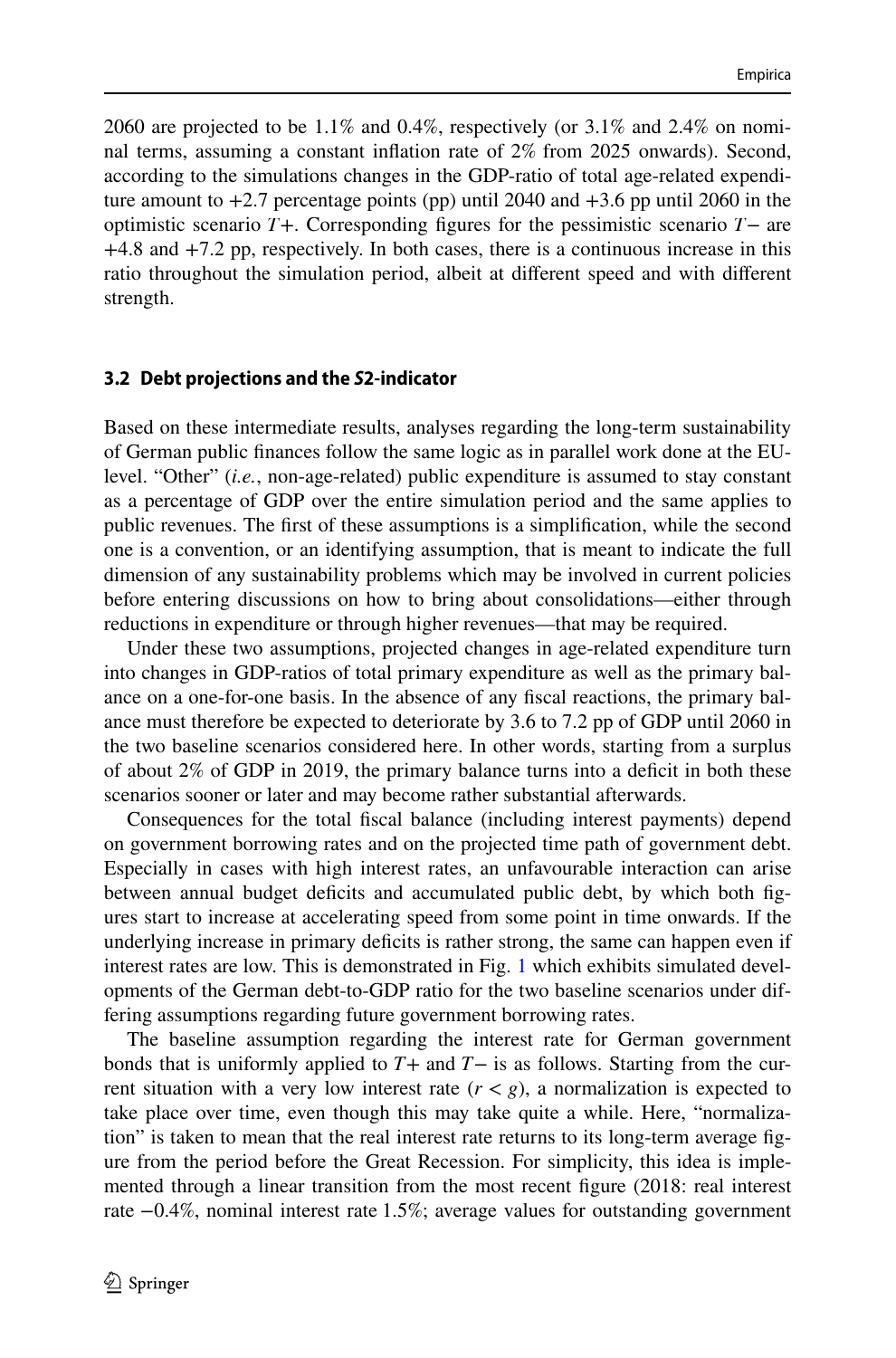

**(a)**Scenario T+ under different interest-rate assumptions

**(b)** Scenario T− under different interest-rate assumptions



<span id="page-6-0"></span>**Fig. 1** Projected debt ratios

bonds of all maturities) to the target level (3% on real terms, about 5% on nominal terms) that lasts until 2060, *i.e.*, the end of the simulation period[.8](#page-6-1)

<span id="page-6-1"></span><sup>8</sup> Instead of a linear transition, a further decline with subsequent reversal could be more realistic, even in the case of a long-term normalization, since the current market rate for fresh debt is well below the aver-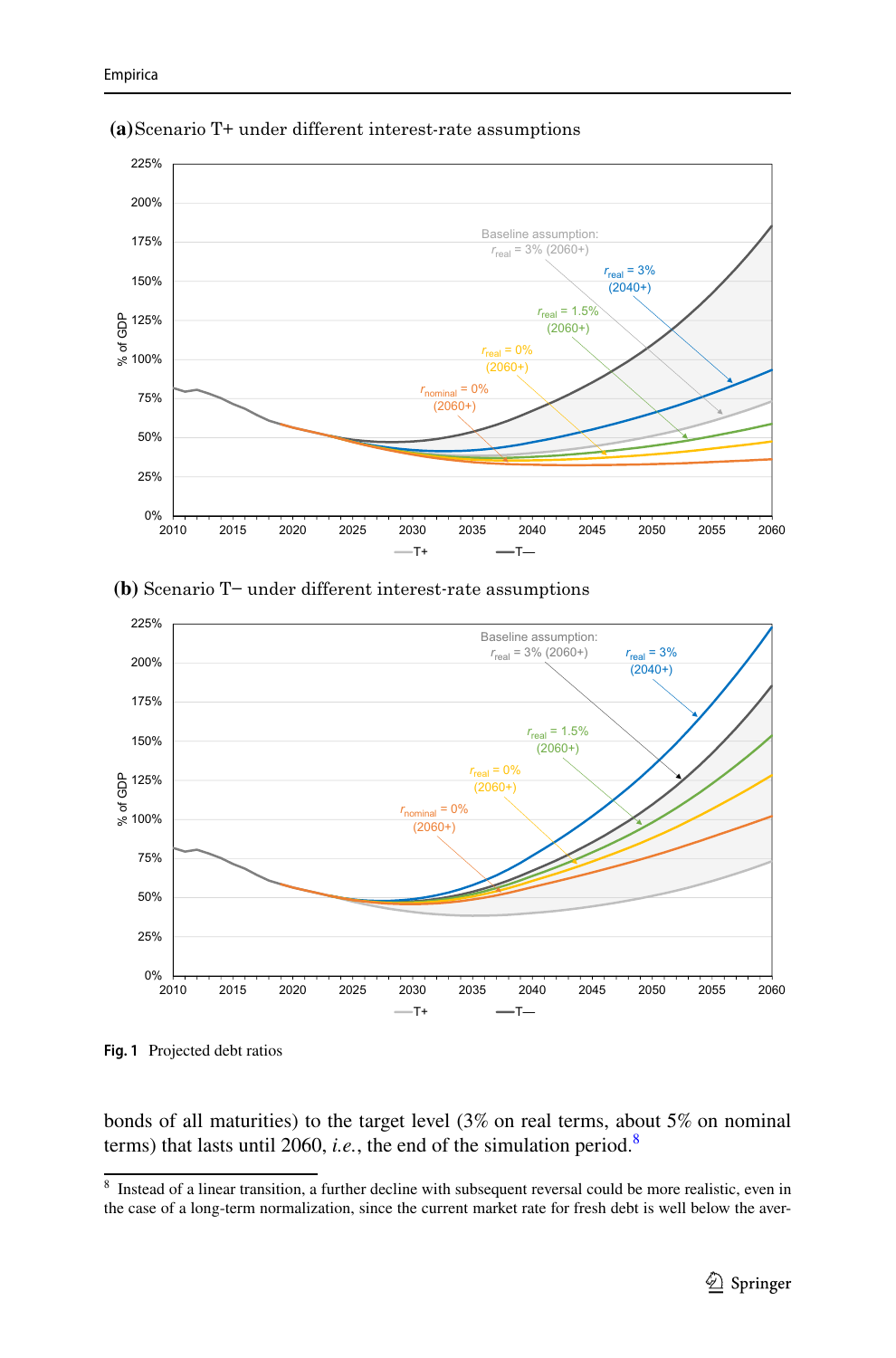Sensitivity tests included in Fig. [1](#page-6-0) leave all other assumptions for scenarios *T*+ and *T*− unchanged, but are based on alternative assumptions for the interest rate. Besides a scenario with a faster recovery (lasting only until 2040, with a constant real interest rate of 3% starting from then), three scenarios with lower interest rates are considered (with linear increases of real interest rates until 2060 to 1.5% or 0%, respectively, corresponding to nominal interest rates of about 3.5% or 2%, or a linear decline to a nominal interest rate of 0%, implying a real interest rate of −2%). In the latter two cases, interest rates remain below the growth rate of GDP even until 2060, so that the standard assumption of  $r > g$  is violated.

Resulting trends in the debt ratio are clearly diverse (see Fig. [1\)](#page-6-0). In any of the cases considered, however, debt ratios basically show a *u*-shaped pattern. The ratios go down for a while, as long as projected GDP-ratios of annual budget defcits remain below the growth rates of GDP. But as budget deficits are increasing year by year, debt ratios start to go up again at some point in time, due to the combined efects of increasing primary defcits and higher interest payments. To disentangle these effects, one may keep in mind that the time series of primary deficits are identical across all scenarios included in one of the two panels in Fig. [1,](#page-6-0) whereas interest rates difer. Therefore, the scenarios with zero nominal interest rates can be taken to mainly show the impact of increasing primary defcits (as, in these cases, interest rates start at rather low levels and decline to zero until 2060). All other scenarios then capture the consequences of higher interest rates.

The fact that the resulting debt ratios continue to go up until 2060 —mostly at accelerating speed—is a frst indication of a lack in long-term sustainability. At the same time, the levels of debt are rather low until 2060 for the scenarios combining assumptions for *T*+ with low interest rates, while the debt ratio eventually increases to more than 100%, if assumptions for *T*− are combined with interest rates permanently ranging at  $r < g<sup>9</sup>$  $r < g<sup>9</sup>$  $r < g<sup>9</sup>$ 

The sustainability indicator *S*2, as introduced in Sect. [2](#page-1-0), is meant to measure consolidations (as a constant correction of the entire time series of primary balances per GDP simulated for the scenarios *T*+ and *T*− starting from 2020 until 2060) which are required to prevent the debt ratio from increasing beyond any limit in the long run, that is, after 2060. In addition, one should keep in mind that, when calculating *S*2, primary balances, government borrowing rates and GDP-growth rates are assumed to stay constant at their year-2060 levels until infnity. Given these assumptions, the debt ratio must therefore reach a corrected level in 2060 and also stay constant afterwards to be sustainable in a long-term perspective.

For the optimistic scenario  $T+$  and baseline assumptions regarding the interest rate, *S*2 turns out to be 1.5 (pp of GDP), remaining basically unchanged in the two

Footnote 8 (continued)

age fgure indicated above. Also, one might question the return to pre-2008 fgures and choose a lower target level. For the considerations made here, all this is of secondary importance.

<span id="page-7-0"></span><sup>&</sup>lt;sup>9</sup> Again, the simulations presented here do not reflect the effects of the covid-19 pandemic on public budgets. In 2020, the German debt ratio has jumped to 69.8%, by about 10 pp. Even in the case of a quick recovery of the German economy, but in the absence of specifc consolidation measures, this would shift all curves shown in Fig. [1](#page-6-0) upward and speed up their increase towards 2060.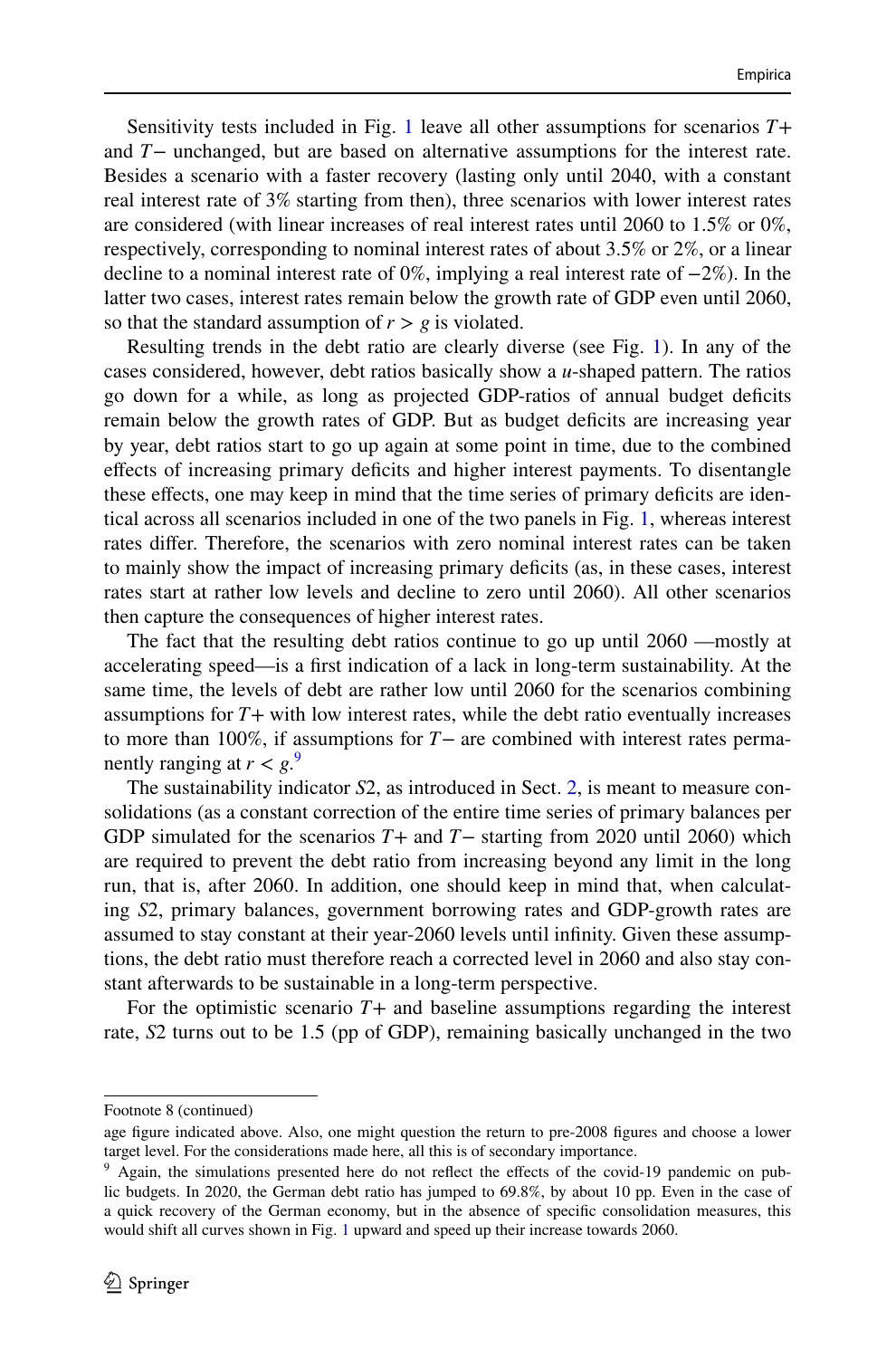sensitivity tests where  $r > g$ .<sup>[10](#page-8-1)</sup> For the pessimistic scenario  $T-$ ,  $S2$  becomes 4.1 under baseline interest-rate assumptions and ranges between 4.0 (if real interest rates increase to 3% until 2040) and 4.6 (if real interest rates increase to 1.5% until 2060) for the sensitivity tests with  $r > g$ . For scenarios in which  $r < g$ , the indicator *S*2 was said to be "not defined" in the study preparing the latest German sustainability report (Werding et al. [2020,](#page-17-0) pp. 130f.) for the reasons explained in Sect. [2](#page-1-0).

#### <span id="page-8-0"></span>**3.3 Is there a problem?**

To assess whether this non-result is really harmful, one should keep in mind that the indicator *S*2 rests on calculations that are highly stylized. Specifcally, the interest rate  $r$  (or the time path of  $r<sub>t</sub>$ ) is taken to be exogenously given and is not influenced by any endogenous mechanisms in a general-equilibrium model, by stochastic shocks, by the behaviour of political actors or by expectations of potential creditors—among other things, regarding the long-term sustainability of the accumulated debt level. Therefore, considering a host of possible complications that are ignored in the stylized calculations, scenarios combining strongly increasing debt ratios with permanently low interest rates may simply appear to be unrealistic.

In this sense, Andersen ([2020\)](#page-16-13) has recently argued that analyses of fscal sustainability that are based on currently observed low interest rates would be misleading. His main point is that, in a situation with systematic budget defcits and, hence, increasing debt, creditors would start to ask for a credit risk premium if debt levels pass critical thresholds, so that government borrowing rates cannot remain constant. At least, uncertainty regarding such changes should be taken into account when assessing potential sustainability problems. As a consequence, sustainability analyses should always be based on interest rates that exceed the current growth rate (starting from some point in time during the simulation period and certainly in the fnal year), as otherwise the problems that are to be addressed are defned away. In other words, following Andersen [\(2020](#page-16-13)) results for *S*2 under interest rates with  $r < g$ are simply not needed.

Nevertheless, the non-existence of indicator values for a situation with permanently low interest rates creates difculties in current debates about fscal policy. After all, a number of prominent experts have stated recently that low government borrowing rates are a reason to re-consider earlier wisdom regarding the fscal costs of debt and the strictness of fscal rules (see, *e.g.*, Blanchard [2019\)](#page-16-14). Some experts even argue that there are fundamental reasons why the "natural" interest rate has declined and must be expected to be zero or even negative in the long run (von Weizsäcker [2017](#page-17-3); von Weizsäcker and Krämer [2021](#page-17-4)). Many politicians tend to see this as an invitation to expand public defcits without further thinking about the long-term consequences. Against this background, it is unfortunate if a lack of results for the *S*2 indicator seemingly suggests that, in a situation with  $r < g$ , longterm fscal sustainability is no longer an issue.

<span id="page-8-1"></span><sup>&</sup>lt;sup>10</sup> Rounded figures are 1.5 again, with some variation at the second digit of more precise results. For a full overview over these and further results see Table [1](#page-12-0) in Sect. [4.2](#page-11-0) below.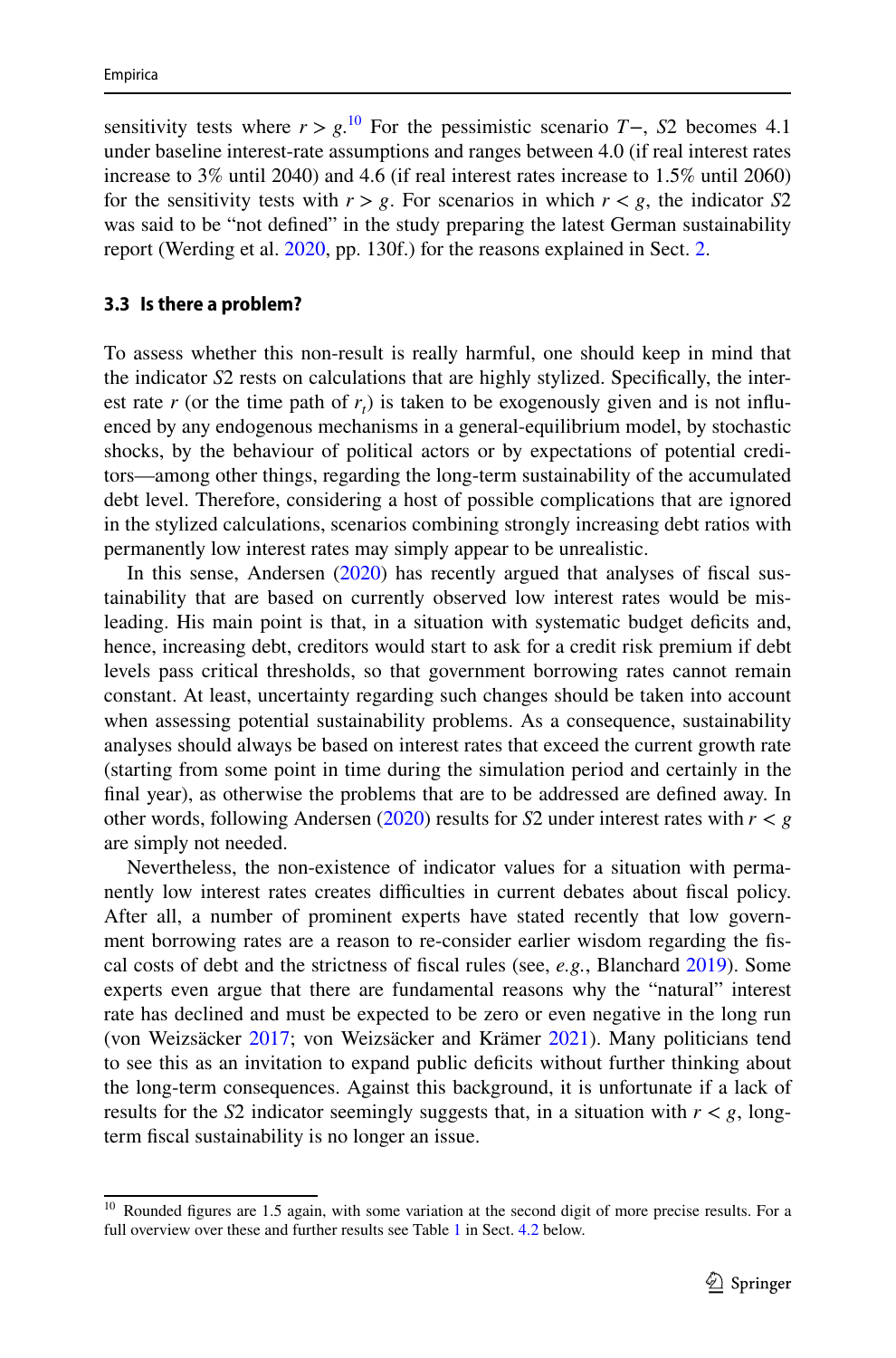## <span id="page-9-0"></span>**4 Assessing** *S***2 for low interest rates**

In Sect. [3,](#page-3-0) it has been shown that debt ratios can reach rather high levels even if government borrowing rates continue to be very low. This is something that experts would be willing to accept who recommend to expand fscal defcits under current interest rates, as they do not think this could be harmful. What could be surprising is that this may happen—at least in Germany—not only following a discretionary expansion of public expenditure on investment projects that might be worth consideration, but also if policy simply adheres to the current legal framework for agerelated public expenditure, *i.e.*, on items which mainly serve consumptive purposes. Assessing such a situation in terms of fscal sustainability is clearly desirable. Here, I will show that—against the impression which may have come across in Sect. [2](#page-1-0) the *S*2 indicator can also be determined for a situation with permanently low interest rates.

### <span id="page-9-2"></span>**4.1 What happens if**  $r < q$  **at**  $t > T$ **?**

The nice thing about a situation with  $r < g$  is that, if this lasts long enough, an economy can grow out of any level of debt, simply by reducing future deficits to zero at some point in time. According to the simulations used in Sect. [3](#page-3-0), however, this will never happen, even not at  $t = T$  or afterwards. Therefore, the debt ratio can increase to rather high levels (at least under the assumptions for scenario *T*−), even if *r < g* (*e.g.*, if nominal or real interest rates are zero). As a consequence, creditors of fresh debt could start to ask for risk premiums leading to higher interest rates at some stage, which would accelerate further increases in the debt ratio. If  $r > g$  were reestablished through these risk premiums, this would openly render the situation of public fnances unsustainable, as the sustainability indicator *S*2 would then confrm.

To avoid such a scenario, some orientation about fscal consolidations that are appropriately sized and are not postponed for too long would be helpful even under the stylized assumption that  $r < g$  until  $t = T$  and beyond. A few candidate measures for this orientation are not fully convincing. For instance, an improvement of  $p<sub>t</sub>$  that would stabilize  $d_t$  from year T onwards might be too less ambitious—and might also come too late. Improvements in  $p_t$  from  $t = 1$  onwards which would limit  $d_t$  to 60%<sup>[11](#page-9-1)</sup> until  $t = T$  and keep it constant at this level afterwards are based on requirements which are rather *ad hoc*.

As a more consistent approach, one could therefore assess consolidation needs which, under the assumption of permanently low interest rates, have the same properties as a consolidation by *S*2—in cases where this indicator can be derived from the intertemporal budget constraint (see Sect. [2\)](#page-1-0). To this end, we have to search for improvements in the GDP-ratio of annual primary surpluses which (*i*) become

<span id="page-9-1"></span><sup>&</sup>lt;sup>11</sup> Corrections of primary balances that limit the debt ratio to a maximum of 60% for differing time horizons have been used as "*S*1"-indicators of fscal sustainability in most of the EU-level sustainability reports.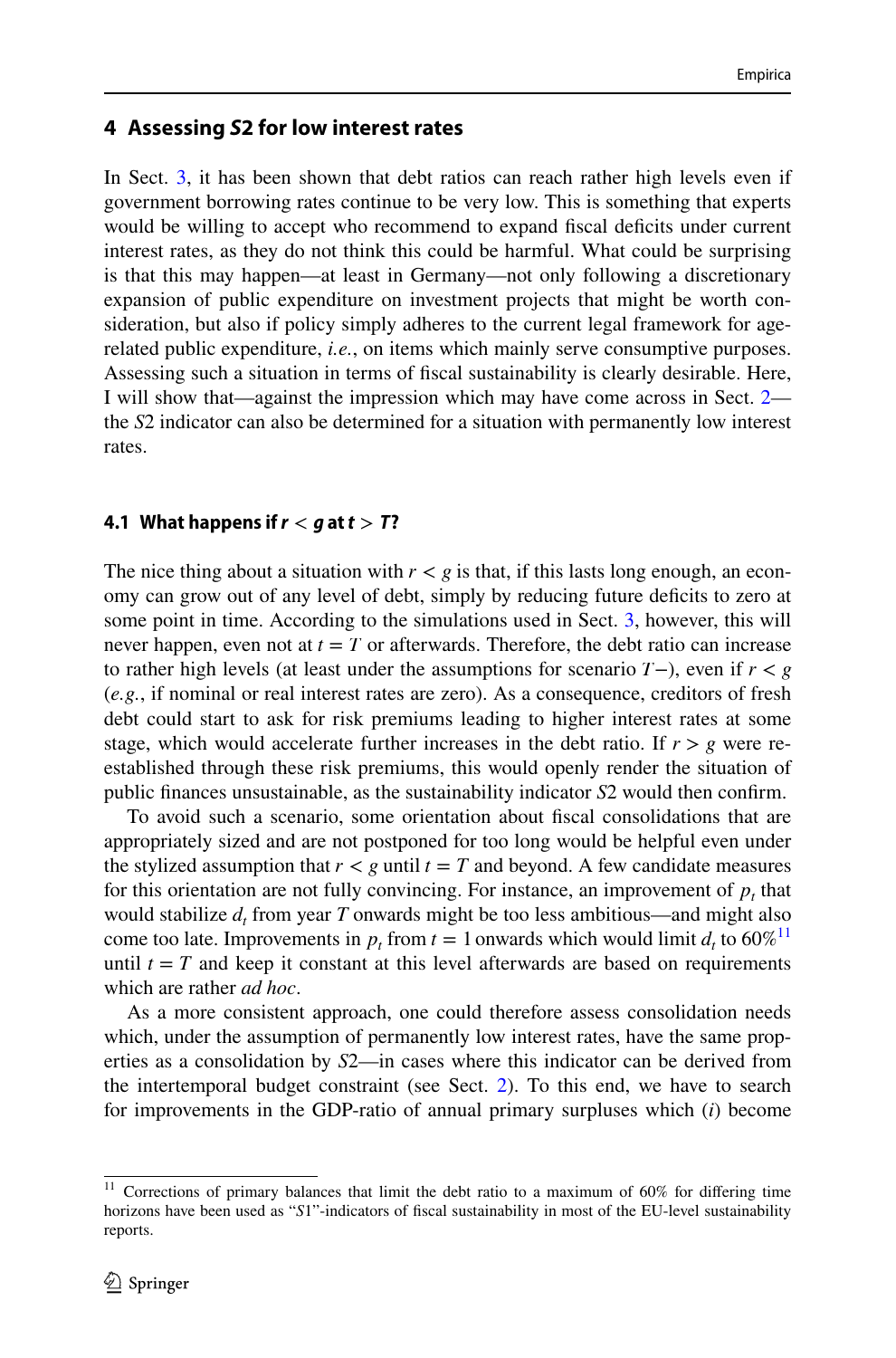effective from  $t = 1$  onwards, *(ii)* are constant over time, and *(iii)* do not aim at a predefined level of the debt ratio at  $t = T$  (or any other point in time), but will perfectly stabilize  $d_t$  from year *T* onwards, as all other determinants of the debt ratio—*viz.*  $p_t$ and  $(r_t, g_t)$ , hence  $q_t$  or)  $q$ —are assumed to be constant as well at  $t > T$ .

For an analytical solution, we start by looking at the period-0 present value of the debt ratio reached in period *T*,  $d_T$ , deriving from corrected primary balances,  $p_t + \sigma$ , from period 1 onwards. Using the same notation as in Sect. [2,](#page-1-0) it is given by

$$
q^T d_T = d_0 - \sum_{t=1}^T q^t (p_t + \sigma) = d_0 - \sum_{t=1}^T q^t p_t - \sum_{t=1}^T q^t \sigma.
$$
 (6)

For subsequent years, the period-0 present value of  $d_{T+s}$ , with  $s \in \{1, 2, 3...\}$ , becomes

<span id="page-10-5"></span><span id="page-10-0"></span>
$$
q^{T+s}d_{T+s} = d_0 - \sum_{t=1}^T q^t p_t - \sum_{t=T+1}^{T+s} q^t p_T - \sum_{t=1}^{T+s} q^t \sigma,
$$
 (7)

assuming once more that  $p_T$  remains unchanged for  $t > T$ .

In Eq. ([7\)](#page-10-0), the expressions  $\sum_{t=T+1}^{T+s} q^t p_T$  and  $\sum_{t=1}^{T+s} q^t \sigma$  can be simplified using the rules applying to geometric series, as long as  $q \neq 1$ .<sup>12</sup> In addition, we now impose the condition that  $d_t$  remains constant from period *T* onwards, so that  $d_{T+s} = d_T$ . This yields

<span id="page-10-2"></span>
$$
q^{T+s}d_T = d_0 - \sum_{t=1}^T q^t p_t - q^{T+1} \frac{1-q^s}{1-q} p_T - q \frac{1-q^{T+s}}{1-q} \sigma.
$$
 (8)

Multiplying Eq. ([8\)](#page-10-2) by  $(1 - q)/q$  and re-arranging terms leads to

$$
\sigma + q^{T+s} \left[ \frac{1-q}{q} d_T - p_T - \sigma \right] = \frac{1-q}{q} \left( d_0 - \sum_{t=1}^T q^t p_t \right) - q^T p_T. \tag{9}
$$

Now, if the number of years after *T* included in the calculation goes to infnity,  $s \to \infty$ , to fully include the infinite time horizon of a comprehensive sustainability analysis, Eq. [\(9](#page-10-3)) behaves as follows.

1) If  $q < 1$  (*i.e.*,  $r > g$ ),  $q^{T+s}$  converges to zero, and  $\sigma$  becomes equal to the righthand side of  $(9)$  $(9)$ . In other words,  $\sigma$  can be determined through Eq. [\(5](#page-2-4)) which was already derived in Sect. [2—](#page-1-0)as expected.

2) If, instead,  $q > 1$  (with  $r < g$ ), the left-hand side of [\(9](#page-10-3)) could diverge, because  $\lim_{s \to \infty} q^{T+s} = \infty$ . A necessary condition for the left-hand side of [\(9](#page-10-3)) to converge is that the term in square brackets is equal to zero. For  $q > 1$ ,  $\sigma$  must therefore satisfy

<span id="page-10-4"></span><span id="page-10-3"></span>
$$
\sigma = \frac{1 - q}{q} d_T - p_T. \tag{10}
$$

<span id="page-10-1"></span><sup>&</sup>lt;sup>12</sup> For finite series, these rules are applicable also if  $q > 1$ .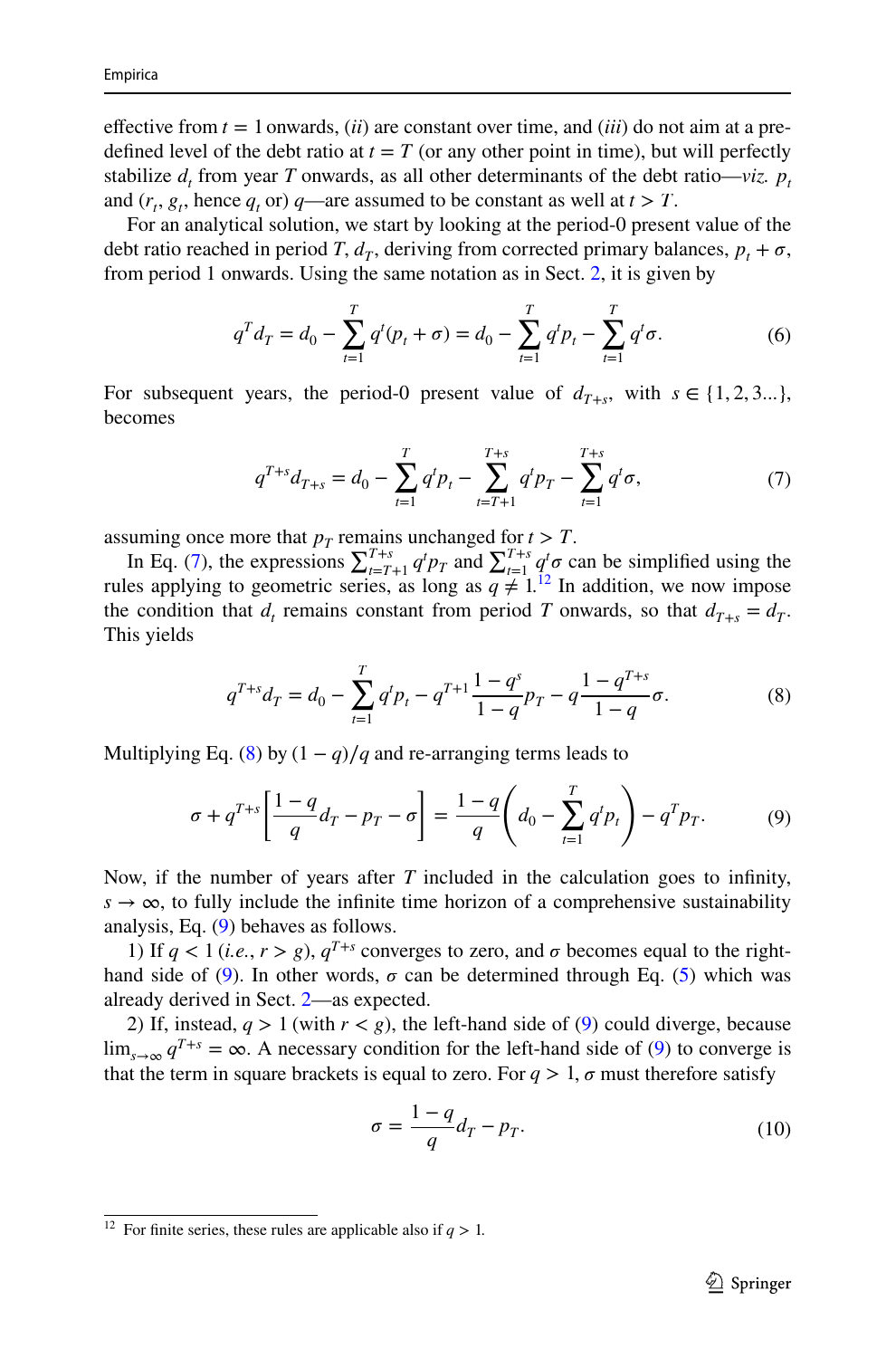If this holds true,  $\sigma$  can again be assessed based on the right-hand side of Eq. ([9\)](#page-10-3) or based on Eq.  $(5)$  $(5)$ . Note that Eq.  $(10)$  $(10)$  by no means contradicts Eq.  $(5)$  $(5)$  or overdetermines  $\sigma$ . It simply states that  $\sigma$  should keep the debt ratio  $d_t$  constant from year *T* onwards,<sup>13</sup> which is a natural property of  $\sigma$  implied in [\(5](#page-2-4)).

3) In the case that  $q = 1$  (because  $r = g$ ), some of the transformations made here are not applicable. In this case, one has to go back to Eq.  $(7)$  $(7)$ , also using Eq.  $(6)$  $(6)$  to obtain

$$
q^{T+s}d_{T+s} = q^T d_T - \sum_{t=T+1}^{T+s} q^t (p_T + \sigma).
$$
 (7')

Taking into account that  $q = 1$  and imposing the condition that  $d_t$  remains constant for  $t > T$ , so that  $d_{T+s} = d_T$ , this leads to

<span id="page-11-2"></span>
$$
d_T = d_T - s(p_T + \sigma). \tag{11}
$$

Equation ([11\)](#page-11-2) implies that  $\sigma = -p_T$ , regardless how large *s*, which is already included as a special case in Eqs. [\(10](#page-10-4)) and ([5\)](#page-2-4). In other words, for  $q = 1$  the corrected primary balance needs to become zero from year *T* onwards.<sup>14</sup>

In any case, the main result of this exercise is that Eq.  $(5)$  $(5)$  is also applicable or that the sustainability indicator *S*2 is also defined—in a situation with  $q > 1$  (or  $r < g$ ).

#### <span id="page-11-0"></span>**4.2 Illustrative application**

With this new result in mind, the simulations presented in Sect. [3.2](#page-5-0) can be taken up once again, to fll the gap in the results regarding the sustainability indicator *S*2 for scenarios with  $r < g$  in 2060, *i.e.*, at the end of the simulation period. Table [1](#page-12-0) shows the indicator values for all of the scenarios considered above.

Two points are remarkable about the amended set of results for *S*2 displayed in the table. First, since assumptions on interest rates are arranged in descending order—meaning that interest rates tend to become lower in each new row—it is now visible that the sustainability gap measured by *S*2 gets smaller as *r* decreases only if primary defcits simulated for year *T* are relative low (as they are under the assumptions for the optimistic scenario  $T+$ ) and if interest rates are normal (with  $r > g$ ). In any other case, *S*2 increases with declining interest rates.

<span id="page-11-1"></span><sup>&</sup>lt;sup>13</sup> This can easily be seen, if Eq. [\(10](#page-10-4)) is re-written, replacing *q* with  $(1+g)/(1+r)$ . It follows that  $-(p_T + \sigma) = (g - r)d_T/(1 + g)$ . Here,  $-(p_T + \sigma)$  is the corrected primary deficit, after consolidation, accruing in any year  $t > T$ ;  $d_T/(1+g)$  is the debt ratio of the preceding year adjusted to annual GDPgrowth; current interest payments on existing debt amount to  $r d_T/(1 + g)$  on a per-GDP basis; to keep the debt ratio constant, a total deficit ratio corresponding to  $gd<sub>T</sub>/(1+g)$  can be incurred in the new year, making sure that public debt grows exactly as fast as GDP; a correction of projected figures for  $p_T$ through  $\sigma$  may therefore be needed to meet this condition.

<span id="page-11-3"></span><sup>&</sup>lt;sup>14</sup> In this case, interest payments per GDP of  $rd_T/(1+g)$  create a fiscal deficit in each year  $t > T$  that makes public debt increase exactly in line with GDP-growth, *viz.* at rate *g*.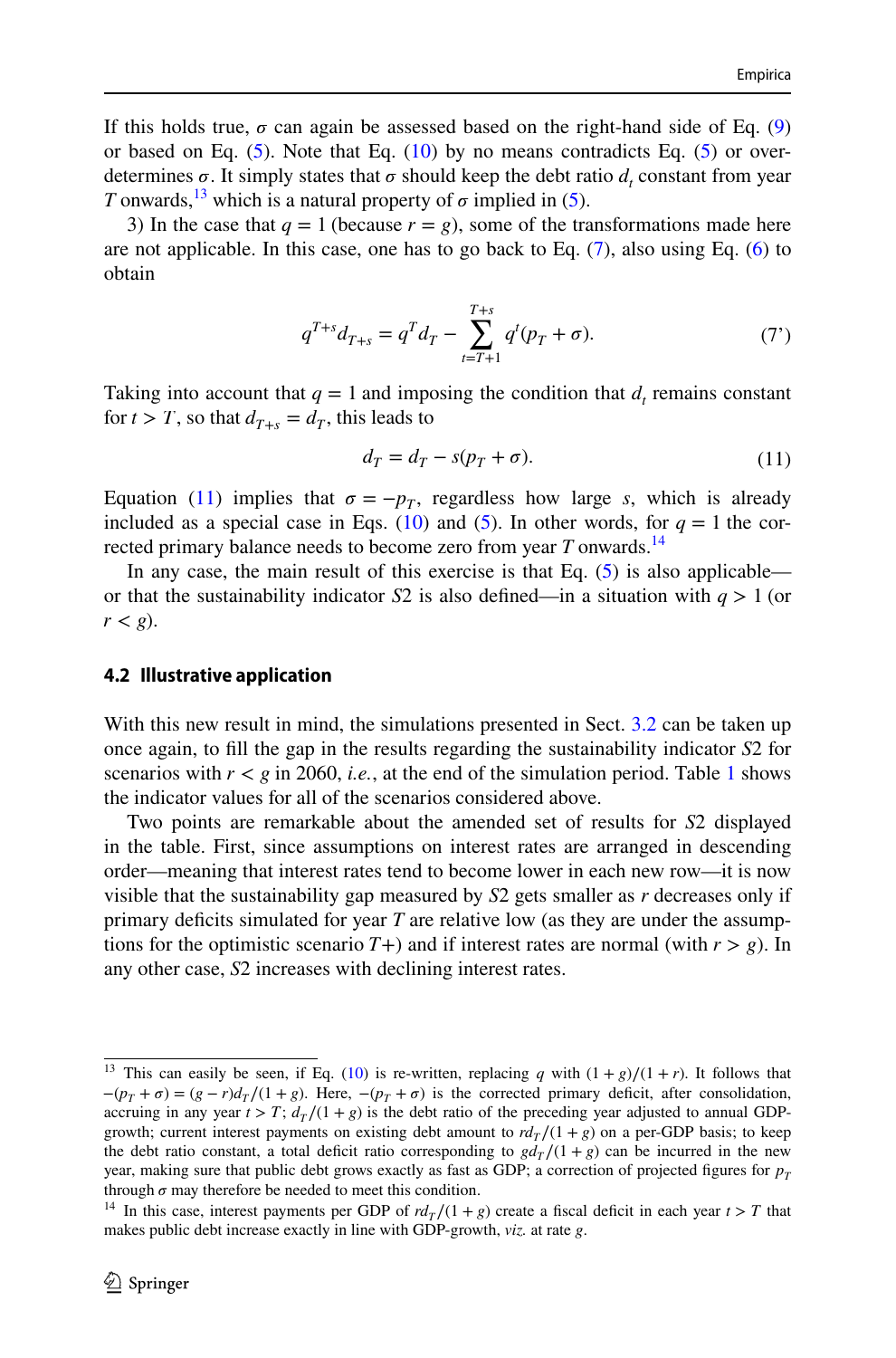<span id="page-12-0"></span>

| <b>Table 1</b> The S2-indicator:<br>results for all scenarios | Interest-rate assumptions                 | Underlying scenarios |       |
|---------------------------------------------------------------|-------------------------------------------|----------------------|-------|
|                                                               |                                           | $T+$                 | $T -$ |
|                                                               | $r_{\text{real}} = 3\% (2040+)$           | 1.54                 | 4.01  |
|                                                               | $r_{\text{real}} = 3\%$ (2060+): baseline | 1.49                 | 4.10  |
|                                                               | $r_{\text{real}} = 1.5\%$ (2060+)         | 1.48                 | 4.55  |
|                                                               | $r_{\text{real}} = 0\% (2060+)$ *         | 1.52                 | 5.39  |
|                                                               | $r_{\text{nominal}} = 0\% (2060+)$ *      | 1.82                 | 8.63  |

Annotations: All fgures are measured as a percentage of GDP, indicating permanent improvements in annual primary balances of the general-government budget which are required starting from 2020 to meet the intertemporal government budget constraint over an infnite time horizon.

\*Scenarios with  $r < g$ .

Sources: SIM.17 (Werding et al. 2020); own calculations

This property of the *S*2-indicator is already well-known. It is due to the fact that closing the sustainability gap through corrections of the primary balance from year 1 onwards is effectively based on a strategy of pre-funding for future deficits. With lower interest rates, this strategy becomes more difcult. Alternatively, the same efects can be explained by the fact that, when assessing *S*2, interest rates influence the present-value weights of future deficits. With lower interest rates, high primary defcits accruing in the more remote future become more important, as they are discounted less heavily. This is nicely demonstrated in the recent contribution by (Andersen ([2020\)](#page-16-13), pp. 32f.).

Second, the results summarized in Table [1](#page-12-0) also reveal that the indicator *S*2, which exhibits a relatively low sensitivity with respect to *r* as long as  $r > g$ ,<sup>[15](#page-12-1)</sup> becomes highly sensitive to government borrowing rates if the latter are assumed to be very low (with  $r < g$ ). In fact, in the cases with very low interest rates, the *S*2 indicator tends to overshoot—considering the fact that primary defcits simulated for the year 2060 (which are assumed to remain constant afterwards) are 1.5% of GDP in the scenario *T*+ and 5.1% of GDP in scenario *T*−.

In the optimistic scenario, long-term fscal sustainability essentially requires to bring the primary balance close to zero from 2060 onwards, as long as nominal interest rates are positive. But if the interest rate is assumed to fall to (or below) 0% on nominal terms until 2060, *S*2 seems to suggest a stronger consolidation. In the pessimistic scenario, consolidations needed to render public fnances sustainable in the long run even allow for a (corrected) primary defcit from 2060 onwards, as long as  $r > g$ . In these cases, early consolidations by  $S2$  make sure that, until 2060,

<span id="page-12-1"></span><sup>15</sup> Under this assumptions, changes in *S*2 are negligible for the variants on scenario *T*+, and even the range of results deriving from the pessimistic scenario *T*− appears small compared to changes in projected increases in future debt ratios that are associated with the difering interest-rate assumptions considered here (see Fig. [1](#page-6-0) above).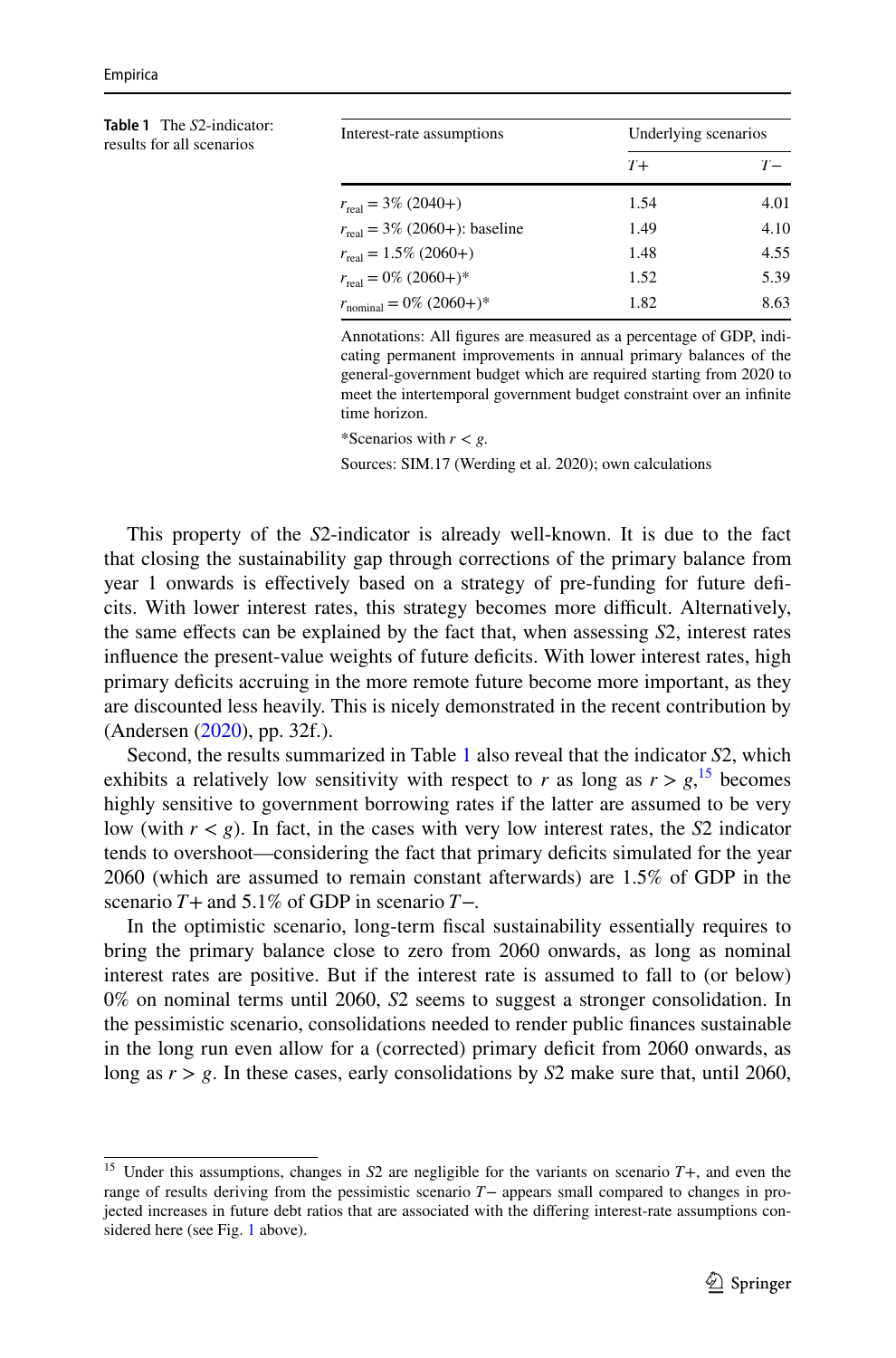the state holds a sufficient amount of public wealth (not debt) to cover the remain-ing primary deficit by earned interest.<sup>[16](#page-13-0)</sup> With very low interest rates, however, this is possible only under extreme forms of accumulation of public wealth which do not appear to be sensible. At the same time, fscal costs arising from high levels of public debt arising in the absence of any consolidation become a problem only if government borrowing rates return to normal levels. In this case, however, smaller steps to consolidation would be sufficient, as is indicated by the results for *S*2 under assumptions with  $r > g$ .

The main lesson to take away from this illustration is therefore the following. While it is indeed possible to determine the *S*2-indicator for long-term fiscal sustainability for scenarios with  $r < g$  (as shown in Sect. [4.1\)](#page-9-2), the results can be interpreted only with an eye on the underlying simulations for primary balances and debt ratios without any fiscal consolidations (see Fig. [1\)](#page-6-0). If primary deficits expected towards the end of the simulation period are low, because projected increases in age-related public expenditure are relatively small, and if the debt ratio stays well below its current level over the entire time horizon, due to very low government borrowing rates, sustainability problems involved in current legal rules are not very pressing. In such a case, that is, under the optimistic assumptions for scenario *T*+, consolidation could possibly be postponed until interest rates show signs of a recovery.

If, on the other hand, the primary defcit projected for year *T* is substantial and if the debt ratio clearly exceeds the current level towards the end of the simulation period even under  $r < g$  (and would continue to increase indefinitely afterwards), the situation is diferent. In this case, *e.g.*, under the assumptions for scenario *T*−, fscal consolidation is defnitely called for. However, the dimension of consolidations needed to render public fnances sustainable would be overstated by fgures for *S*2 relating to a permanent low-interest-rate environment. Instead, results for the *S*2-indicator under assumptions with  $r > g$  offer a reliable orientation for the size of fscal reactions which are required. Assessing the sustainability gap also for situations with  $r < g$  is therefore useful, as it may help to avoid possible misperceptions. At the same time, Andersen ([2020\)](#page-16-13) is right in saying that precise results for *S*2 under  $r < g$  are not of interest because, in themselves, they are not very telling.

One way of dealing with these insights could be to revise the procedures applied when assessing *S*2. In these calculations, government borrowing rates could be endogenized—*e.g.*, by directly linking them to the debt ratio –, so that they automatically adjust to normal values, if the debt ratio exceeds some critical threshold. Before moving in this direction, however, more empirical work may be needed to clarify whether such a modelling approach appears to be realistic and, if so, whether the reactions would be strong enough to make sure that  $r > g$  in period *T*, at least in unfavourable scenarios such as *T*−.

<span id="page-13-0"></span><sup>&</sup>lt;sup>16</sup> To keep the (negative) debt ratio constant, part of the interest earnings must also be used to adjust  $D_{T+x}$  in line with GDP-growth. Total annual surpluses—deriving from primary deficits plus interest earnings—must therefore equal increases in public debt (or wealth) by the growth rate of GDP, −*gDT*+*x*−<sup>1</sup> (see footnote 13).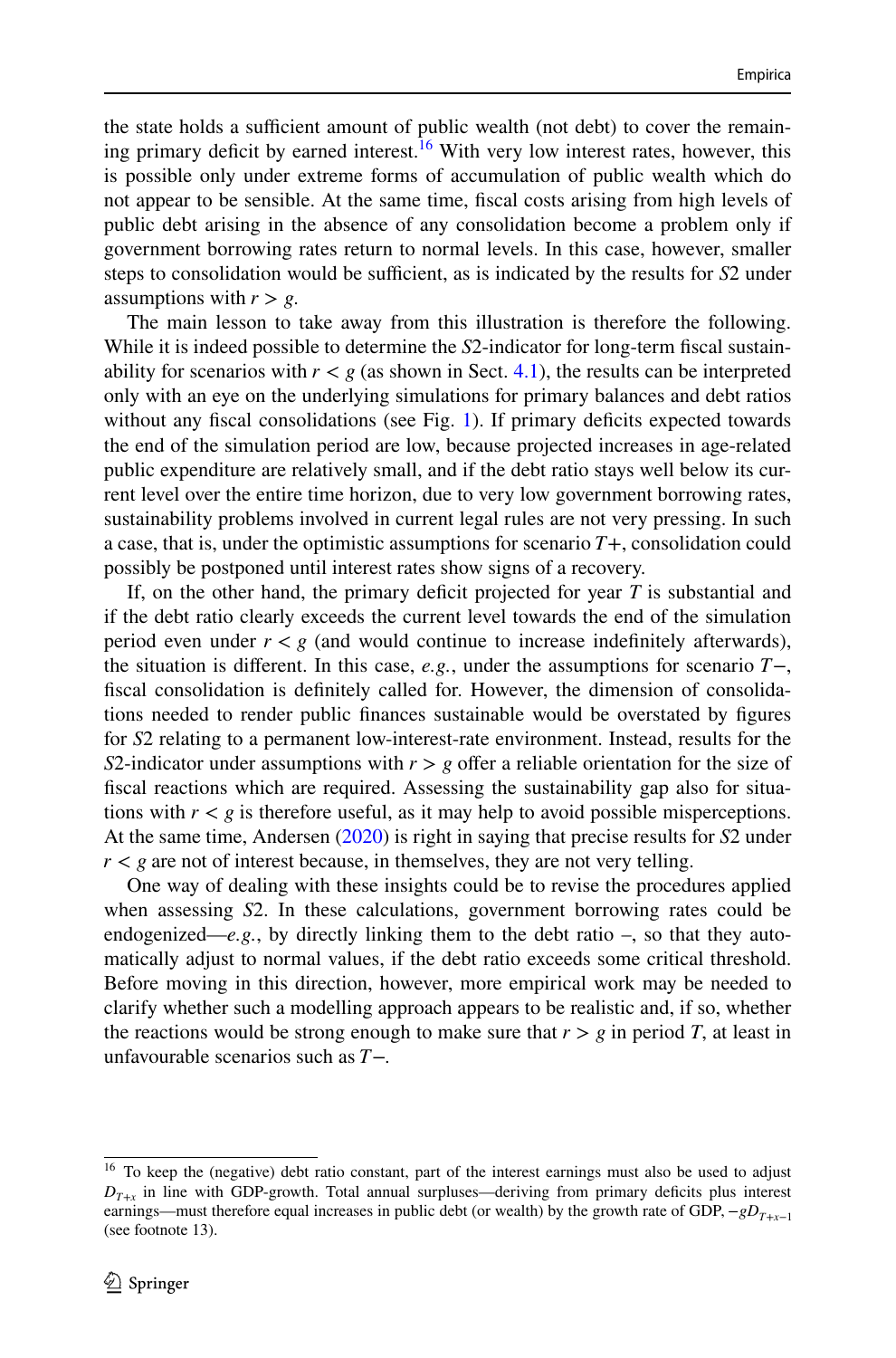# <span id="page-14-0"></span>**5 Conclusions**

All observations made in Sects. [3](#page-3-0) and [4](#page-9-0) efectively point in the same direction. When it comes to assessing the long-term sustainability of public finances, assumptions regarding future trends of government borrowing rates are of secondary importance. The current situation with low interest rates, and even the expectation that it may last for quite some time, does not provide good news, if primary balances must be expected to deteriorate substantially over the next decades as the ageing process unfolds. Conversely, if interest rates start to increase again at some point in time in the future, the situation of public fnances does not get worse than it already is. What needs to be done to make public fnances sustainable is fully captured by results for *S*2 under assumptions with  $r > g$ . Also, in such a "normal" constellation, sensitivity of the indicator with respect to the precise level of *r* is not very strong.

Higher results for *S*2 which are obtained under assumptions with  $r < g$  are a kind of warning sign. They should remind those in charge of fscal policy that, when they exist, problems regarding the long-term sustainability of public fnances are not removed through low government borrowing rates. There is still a need for correcting primary defcits that drive up the debt ratio. Otherwise, borrowing rates may normalize through risk premiums that creditors would ask for, even if fundamental reasons for "safe" interest rates to be permanently low apply. In other words, being considered a "safe haven" is not guaranteed if—for instance, in the case of Germany —a country is faced with an ageing process that is more pronounced than elsewhere and if age-related public expenditure must be expected to increase considerably under the existing legal framework.

For practical fscal planning, implications of the results obtained here are limited, but not entirely negligible. Closing the long-term sustainability gap *S*2 has never been considered a hard fscal rule, due to uncertainties involved in the underlying simulations and the highly stylized nature of the calculations it rests on. For instance, the "medium-term objectives" set in the year-2012 European Fiscal Compact are not infuenced by the results which are regularly published in the EU Fiscal Sustainability Reports. Current discussions about the "debt brake" installed in Germany and a number of other European countries, which are fueled by expectations of long-lasting low interest rates, typically refer to needs for public investment—mainly, to limit climate change and promote the process of digitization—that a number of discussants consider (even) more important than balanced budgets and sustainable debt levels. While this view is clearly debatable,  $17$  making permanent exemptions from existing fscal limits for public consumption expenditure (on pensions, health care, unemployment, *etc.*) should continue to be ruled out, not at least due to the uncertainties regarding future interest rates.

<span id="page-14-1"></span><sup>&</sup>lt;sup>17</sup> Only, those advocating it should be reminded that the main reason why strict limits such as the debt brake were adopted was the practical impossibility of providing defnitions of public investment that are sufficiently clear and distinct to avoid any circumventions of more flexible rules.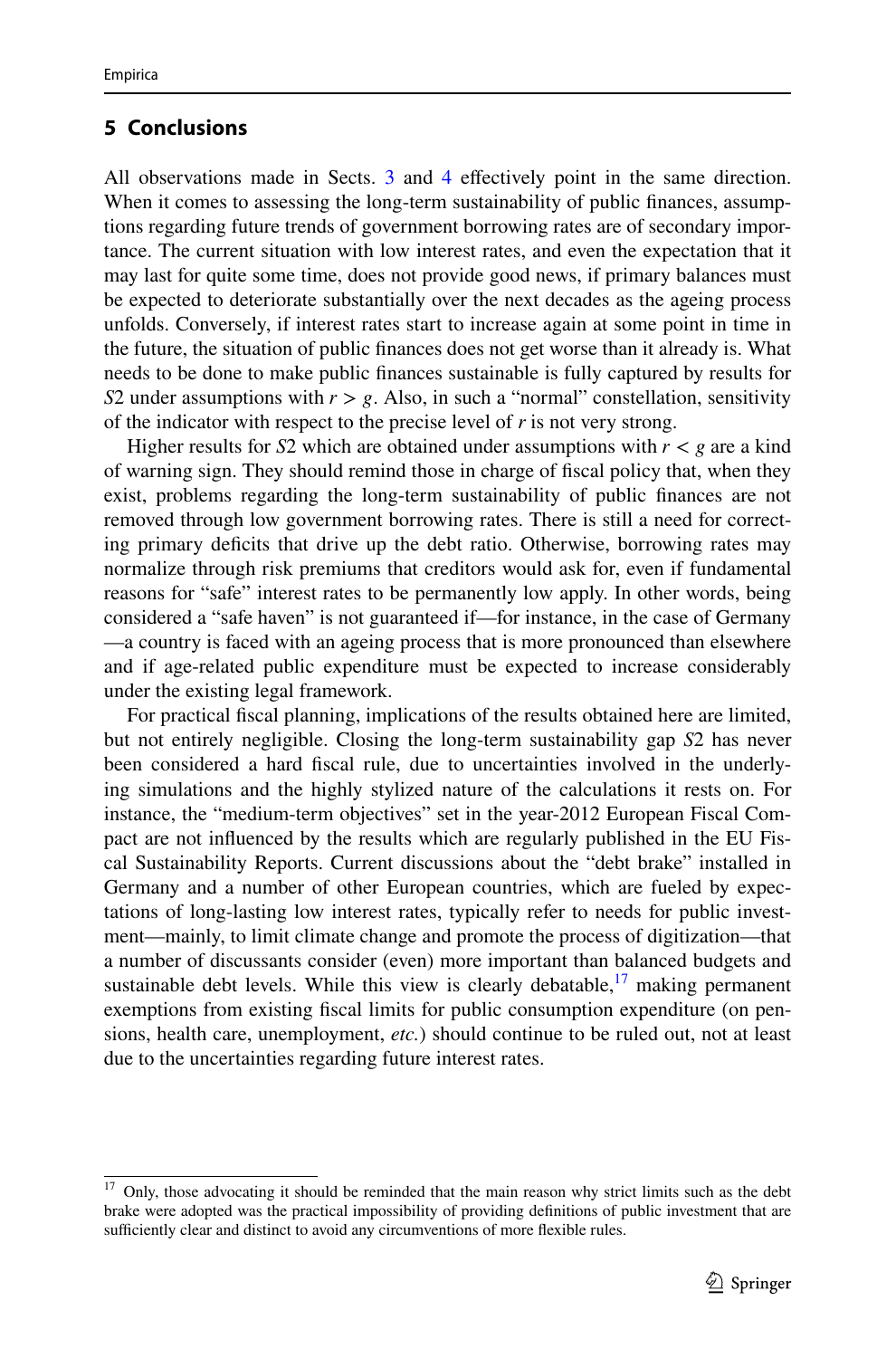If, however, current fscal rules are to be replaced by less well-defned "fscal standards" based on stochastic debt sustainability analyses (as is suggested by Blanchard et al. [2020\)](#page-16-15), taking into account that future trends in age-related expenditure have systematic, not purely stochastic, components may well be required. How this can be ftted together may deserve further thinking. Stochastic population projections have long become a standard in demographic research (see, *e.g.*, Lee [1992\)](#page-16-16). Fully capturing the uncertainties relating to other determinants of future age-related expenditure—such as labour-force participation, trend unemployment, productivity growth, retirement behaviour, morbidity, *etc.*, plus future changes in relevant legal rules—in a stochastic framework may turn out to be difficult, though. In any case, where the consequences for future expenditure must be expected to be strong and unfavourable, they ought to have an impact on planning and monitoring fscal policy already in the short to medium run.

In addition, the considerations made here also have implications for the research agenda of those who are interested in budget planning and fscal sustainability. Specifcally, further research may be needed regarding the nature of trend reversals in government borrowing rates. Thus far, it has been demonstrated that reversals of this kind occur with much regularity and that, currently, a reversal indeed appears to be delayed.<sup>[18](#page-15-0)</sup> More and in-depth empirical work may be needed regarding the causes of interest-rate reversals as well as the determinants of risk premiums related to government bonds, capturing not only the role of defcits and debt-to-GDP ratios, but also the structure of debt (*e.g.*, by types of creditors or by currencies in which debt is denominated), the existence and ideally also the strictness of fscal rules, and other aspects of the governance of fscal policy and debt management.

**Supplementary Information** The online version contains supplementary material available at [https://doi.](https://doi.org/10.1007/s10663-021-09531-8) [org/10.1007/s10663-021-09531-8](https://doi.org/10.1007/s10663-021-09531-8).

**Acknowledgements** I am grateful to Wolfram F. Richter (TU Dortmund) for pointing me to the straightforward formal exposition presented in Sect. [4.1](#page-9-2). Of course, all remaining errors are mine.

**Funding** Open Access funding enabled and organized by Projekt DEAL. Work on the materials used for illustrative purposes in Sects. [3.2](#page-5-0) and [4.2](#page-11-0) has been funded by the German Federal Ministry of Finance. Otherwise, this paper is based on independent research for which no funding was received.

**Availability of data and material** Not applicable.

**Code availability** Not applicable.

#### **Declarations**

**Confict of interest** The author declares that he has no confict of interest.

<span id="page-15-0"></span><sup>&</sup>lt;sup>18</sup> See, for instance, Mehrotra [\(2017](#page-16-17)), building on the database compiled by Jordá et al. [\(2020](#page-16-18)). Further work that is of interest here has been carried out by Sergeyev and Mehrotra [\(2019](#page-16-19)) or Lian et al. ([2020\)](#page-16-20), based on calibrated simulations and on regressions of the  $r - g$ -differential on the debt ratio and a few macroeconomic variables, respectively.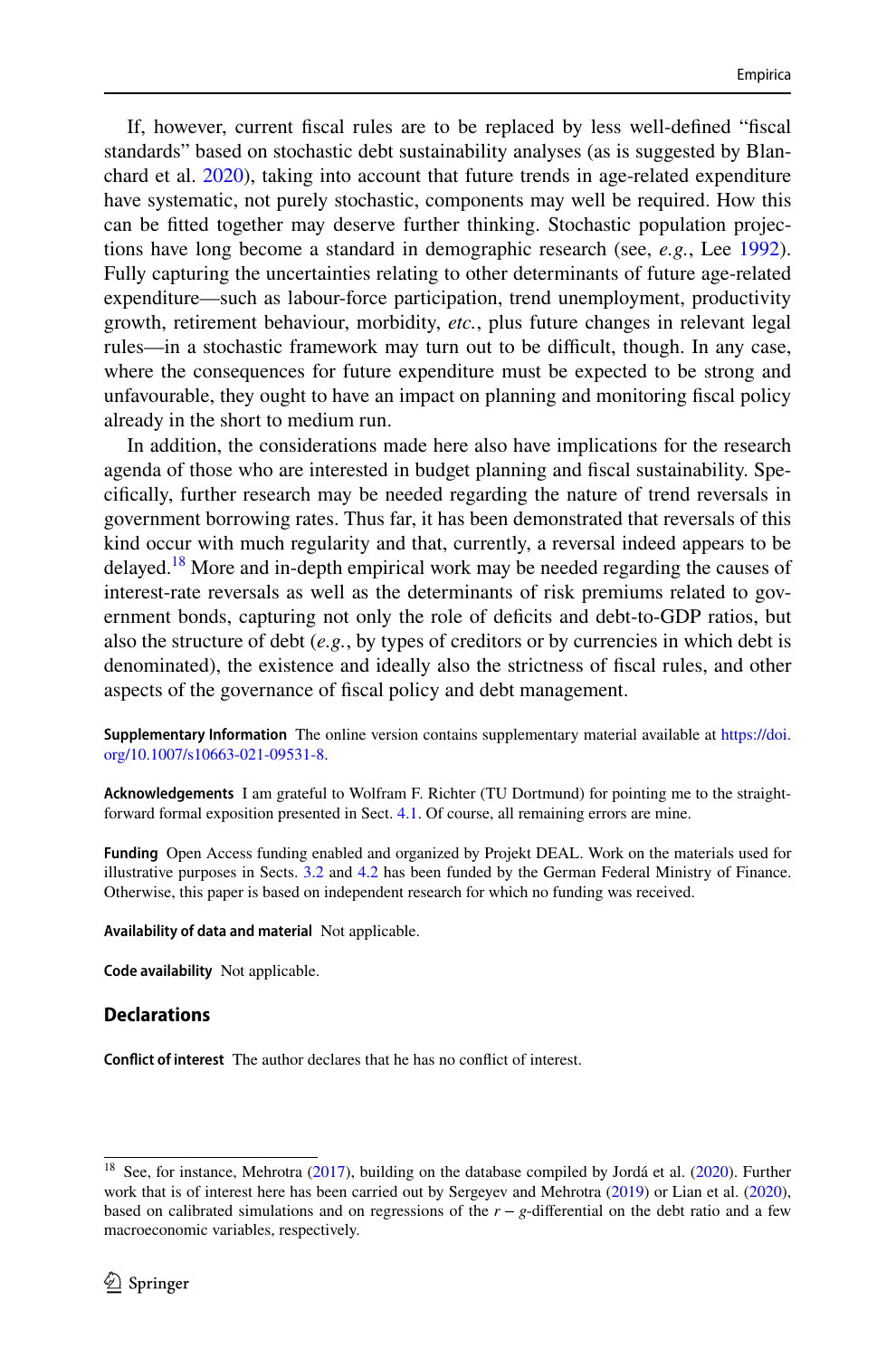**Open Access** This article is licensed under a Creative Commons Attribution 4.0 International License, which permits use, sharing, adaptation, distribution and reproduction in any medium or format, as long as you give appropriate credit to the original author(s) and the source, provide a link to the Creative Commons licence, and indicate if changes were made. The images or other third party material in this article are included in the article's Creative Commons licence, unless indicated otherwise in a credit line to the material. If material is not included in the article's Creative Commons licence and your intended use is not permitted by statutory regulation or exceeds the permitted use, you will need to obtain permission directly from the copyright holder. To view a copy of this licence, visit [http://creativecommons.org/licen](http://creativecommons.org/licenses/by/4.0/) [ses/by/4.0/](http://creativecommons.org/licenses/by/4.0/).

# **References**

- <span id="page-16-13"></span>Andersen TM (2020) Fiscal sustainability and low government borrowing rates. CESifo Econ Forum 21(1):31–34
- <span id="page-16-10"></span>Bi H, Leeper EM (2013) Analyzing fscal sustainability. Bank of Canada Working Paper No. 2013-27
- <span id="page-16-5"></span>Blanchard OJ (1990) Suggestions for a new set of fscal indicators. OECD Economics Department Working Paper No. 79
- <span id="page-16-14"></span>Blanchard OJ (2019) Public debt and low interest rates. Am Econ Rev 109(4):1197–1229
- <span id="page-16-15"></span>Blanchard OJ, Leandro A, Zettelmeyer J (2020) Redesigning EU fscal rules: from rules to standards. Paper presented at the 72nd Economic Policy Panel Meeting. Available at [https://www.economic](https://www.economic-policy.org/wp-content/uploads/2020/10/9100_Redesigning-EU-Fiscal-Rules.pdf)[policy.org/wp-content/uploads/2020/10/9100\\_Redesigning-EU-Fiscal-Rules.pdf](https://www.economic-policy.org/wp-content/uploads/2020/10/9100_Redesigning-EU-Fiscal-Rules.pdf). Accessed 15 Jan 2021
- <span id="page-16-1"></span>BMF (2020) Fifth report on the sustainability of public fnances. German Federal Ministry of Finance (BMF), Berlin
- <span id="page-16-6"></span>Bohn H (1998) The behavior of U.S. public debt and deficits. Q J Econ 113(3):949–963
- <span id="page-16-12"></span>Burniaux JM, Duval R, Jaumotte F (2003) Coping with aging: a dynamic approach to quantify the impact of alternative policy options on future labor supply in OECD countries. OECD Economics Department Working Paper No. 371
- <span id="page-16-3"></span>EU Economic Policy Committee (2001) Budgetary challenges posed by ageing populations. Document No. EPC/ECFIN/655/01-EN fnal
- <span id="page-16-4"></span>EU Economic Policy Committee (2003) The impact of ageing populations on public fnances: Overview of analysis carried out at an EU level and proposals for a future work programme. Document No. EPC/ECFIN/435/03-EN fnal
- <span id="page-16-2"></span>European Commission (2006) The long-term sustainability of public fnances in the European Union. European Economy No. 4/2006
- <span id="page-16-0"></span>European Commission (2019) Fiscal sustainability report 2018. European Economy: Institutional Papers No. 094
- <span id="page-16-11"></span>European Commission and EU Economic Policy Committee (2018) The 2018 ageing report: economic and budgetary projections for the 28 EU member states (2016–2070). European Economy: Institutional Papers No. 079
- <span id="page-16-7"></span>Heller PS (2005) Understanding fscal space. IMF Policy Discussion Paper No. 05/4
- <span id="page-16-18"></span>Jordá O, Schularick M, Taylor AM (2020) Jordá-Schularick-Taylor macrohistory database. Available at <http://www.macrohistory.net/data/> (2020/12/18)
- <span id="page-16-8"></span>Kose A, Kurlat S, Ohnsorge F, Sugawara N (2017) A cross-country database of fscal space. CEPR Discussion Paper No. 12196
- <span id="page-16-16"></span>Lee RD (1992) Stochastic demographic forecasting. Int J Forecast 8(3):315–327
- <span id="page-16-9"></span>Leeper EM, Walker TB (2011) Fiscal limits in advanced economies. Econ Papers 30(1):33–47
- <span id="page-16-20"></span>Lian W, Presbitero AF, Wiriadinata U (2020) Public debt and *r* − *g* at risk. IMF Working Paper No. 20/137
- <span id="page-16-17"></span>Mehrotra NR (2017) Debt sustainability in a low interest rate world. Hutchins Center Working Paper No. 32
- <span id="page-16-19"></span>Sergeyev D, Mehrotra NR (2019) Debt sustainability in a low interest rate world. CEPR Discussion Paper No. 15282